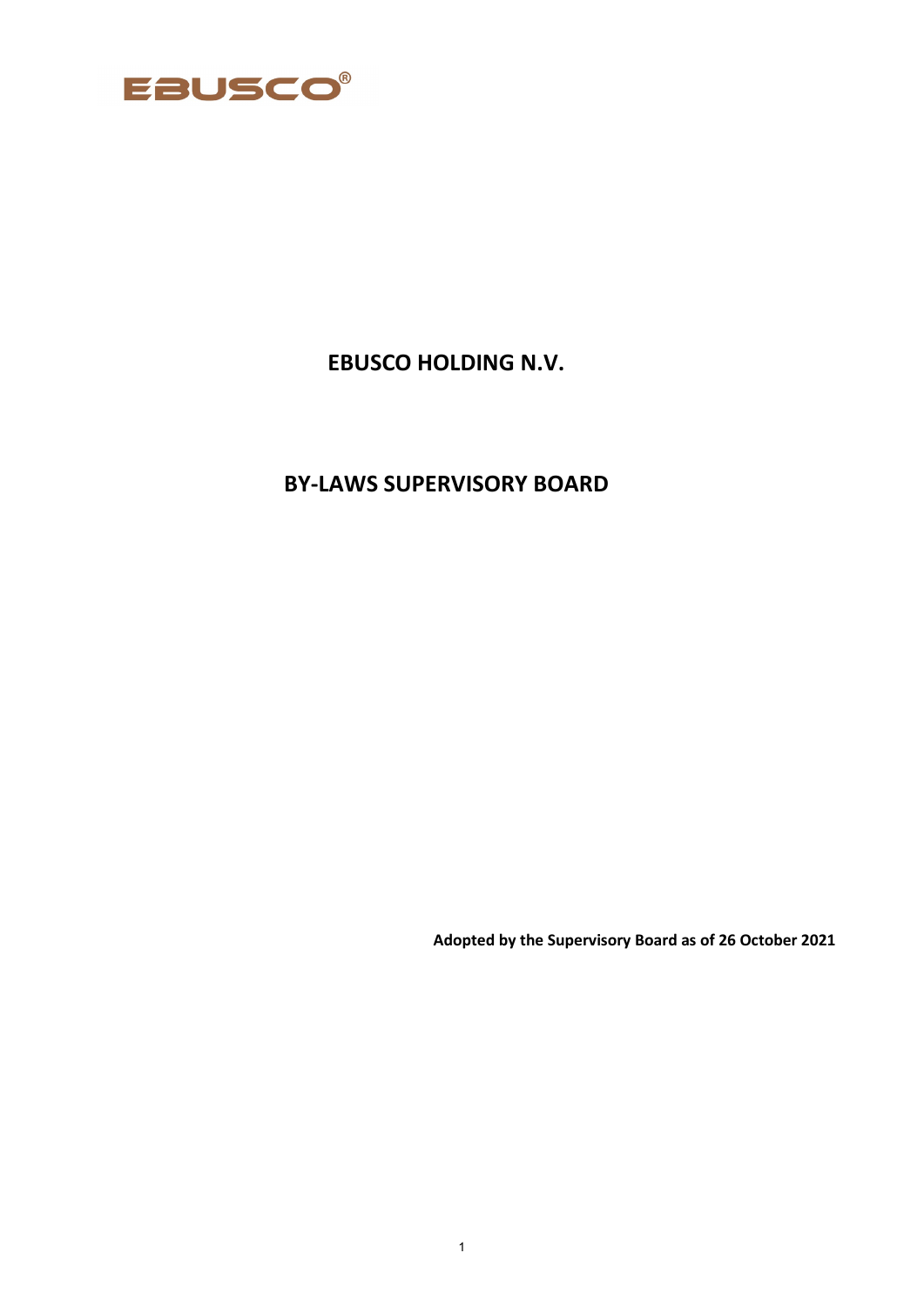# EBUSCO®

### **CONTENTS**

| Clause |                                                                                      | Page |
|--------|--------------------------------------------------------------------------------------|------|
| 1.     | Supervisory Board Profile, Size, Expertise and Independence; Diversity Policy 3      |      |
| 2.     |                                                                                      |      |
| 3.     |                                                                                      |      |
| 4.     |                                                                                      |      |
| 5.     |                                                                                      |      |
| 6.     |                                                                                      |      |
| 7.     |                                                                                      |      |
| 8.     | Duties regarding the (Performance of) Management Board members and Supervisory board |      |
| 9.     |                                                                                      |      |
| 10.    |                                                                                      |      |
| 11.    |                                                                                      |      |
| 12.    |                                                                                      |      |
| 13.    |                                                                                      |      |
| 14.    |                                                                                      |      |
| 15.    |                                                                                      |      |
| 16.    |                                                                                      |      |
| 17.    |                                                                                      |      |
| 18.    |                                                                                      |      |
| 19.    |                                                                                      |      |
| 20.    |                                                                                      |      |
| 21.    |                                                                                      |      |
| 22.    |                                                                                      |      |
| 23.    |                                                                                      |      |
| 24.    |                                                                                      |      |

# **Annex**

| 2. |  |
|----|--|
| 3. |  |
|    |  |
| 5. |  |
| 6. |  |
|    |  |
|    |  |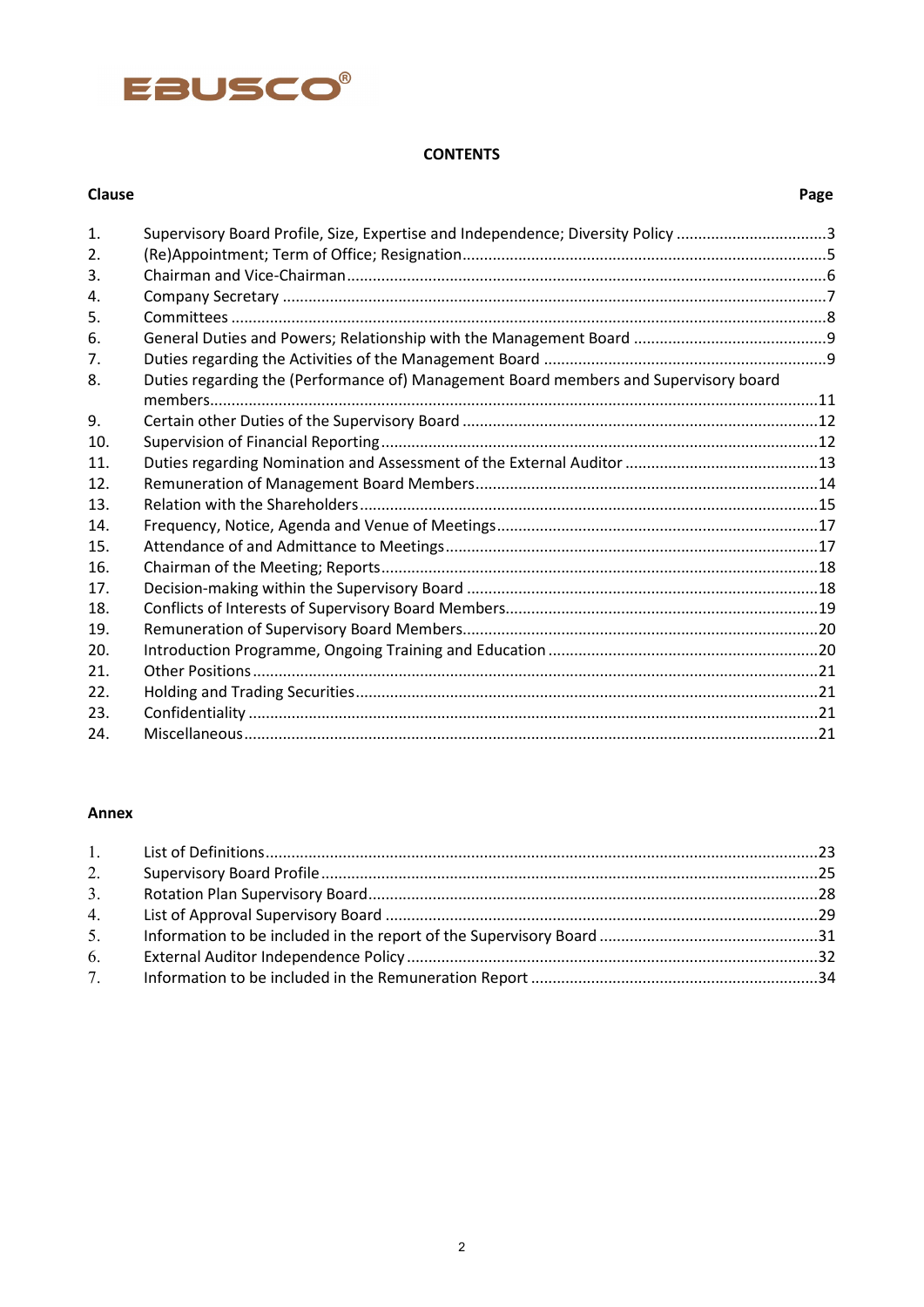

#### **INTRODUCTION**

- 0.1 These By-Laws are established pursuant to article 22.6 of the Articles of Association and best practice provision 2.3.1 of the Dutch Corporate Governance Code, subject to any deviations provided for in the comply-or-explain statement of the Company.
- 0.2 These By-Laws are complementary to the provisions regarding the Supervisory Board and the Supervisory Board members as contained in applicable legislation and regulations, the Articles of Association and the rules pertaining to the relationship between Management Board and Supervisory Board as contained in the By-Laws of the Management Board (which have been approved by the Supervisory Board).
- 0.3 These By-Laws are posted on the Company's website. $1$
- 0.4 The meaning of certain capitalised or uncapitalised terms used in these By-Laws is set forth in the List of Definitions attached as **Annex 1**.

#### **CHAPTER I COMPOSITION OF THE SUPERVISORY BOARD; POSITIONS; COMMITTEES**

#### **1. SUPERVISORY BOARD PROFILE, SIZE, EXPERTISE AND INDEPENDENCE; DIVERSITY POLICY**

- 1.1 The Supervisory Board shall prepare a profile of its size and composition, taking account of the nature of the Company and the business connected with it (the **Supervisory Board Profile**). The Supervisory Board Profile shall address: [2](#page-2-1)
	- (a) the desired expertise and background of the Supervisory Board members;
	- (b) the desired diverse composition of the Supervisory Board as expressed in the diversity policy;
	- (c) the size of the Supervisory Board; and
	- (d) the independence of the Supervisory Board members.

The current Supervisory Board Profile is attached as **Annex 2**.

- 1.2 The Supervisory Board shall draw up a diversity policy with regard to the composition of the Supervisory Board that addresses the concrete targets relating to diversity and the diversity aspects relevant to the Company, such as nationality, age, gender and background of education and professional experience. [3](#page-2-2)
- 1.3 The number of Supervisory Board members is determined by the Supervisory Board after consultation with the CEO, and has a minimum of three members.
- 1.4 The Supervisory Board shall endeavour to ensure, within the limits of its powers, that it is at all times composed so that:

<span id="page-2-0"></span>Dutch Corporate Governance Code, best practice provision 2.3.1.

<span id="page-2-1"></span><sup>2</sup> Dutch Corporate Governance Code, best practice provision 2.1.1.

<span id="page-2-2"></span><sup>3</sup> Dutch Corporate Governance Code, best practice provision 2.1.5.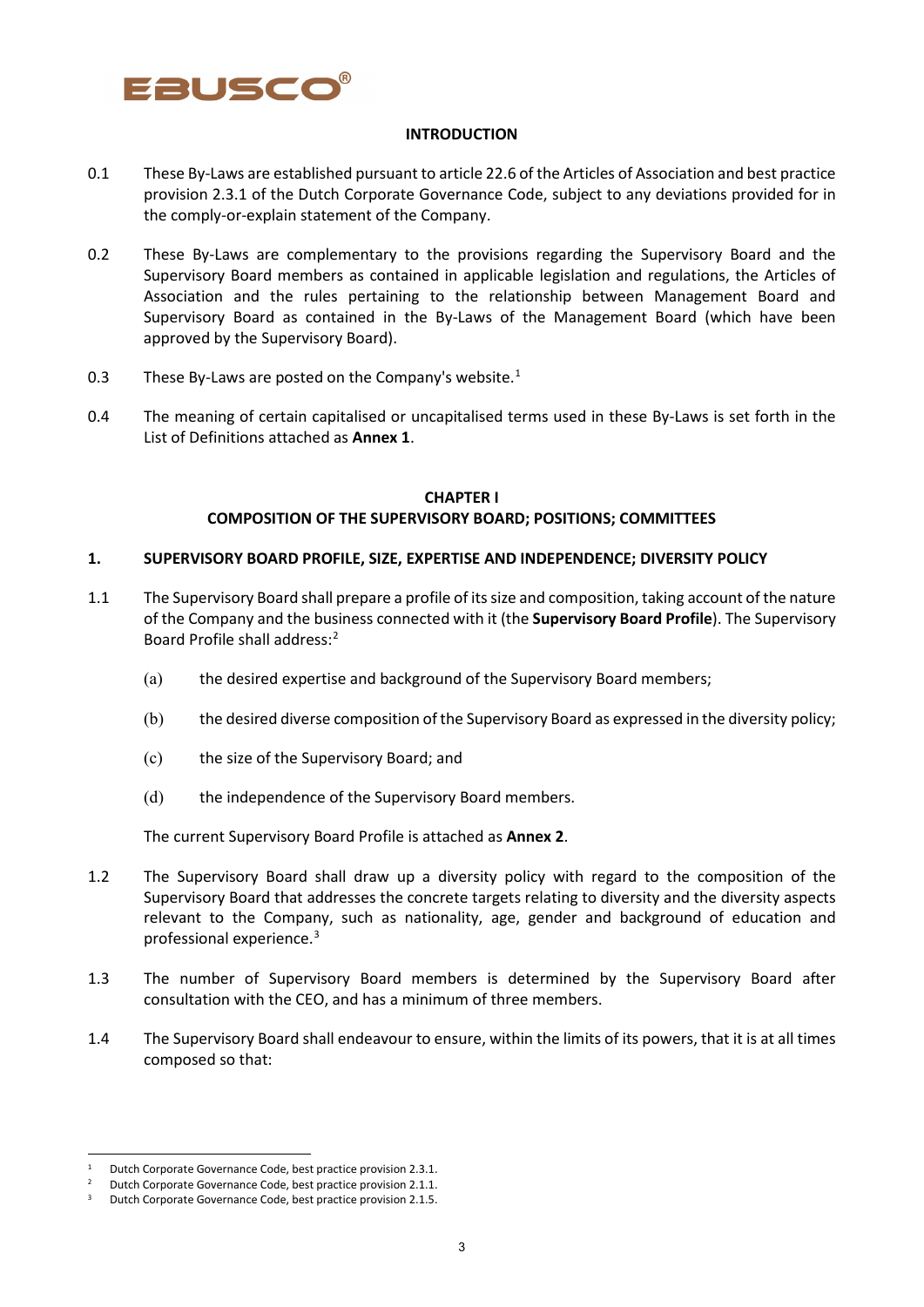# ausco

- (a) each Supervisory Board member has the specific expertise required to perform his or her duties within the framework of his or her role within the Supervisory Board Profile;<sup>[4](#page-3-0)</sup>
- (b) each Supervisory Board member is capable of assessing the broad outline of the overall policy;[5](#page-3-1)
- (c) the Supervisory Board as a whole matches the Supervisory Board Profile and that the composition of the Supervisory Board is such that the requisite expertise, background, competencies and independence are present, enabling the Supervisory Board to carry out its duties properly;<sup>[6](#page-3-2)</sup>
- (d) at least one Supervisory Board member shall have competence in accounting and auditing;<sup>[7](#page-3-3)</sup>
- (e) its members are able to act critically and independently of one another, the Management Board and any particular interests involved; in order to safeguard this the Supervisory Board is composed so that:
	- (i) the criteria referred to in Clause 1.5(a) to (e) inclusive are not applicable to at least one Supervisory Board member;
	- (ii) for each shareholder, or group of affiliated shareholders who directly or indirectly hold more than ten percent of the shares in the Company, there is at most one Supervisory Board member who can be considered to be affiliated with or representing them as stipulated in Clause 1.5(f) and (g); and
- (f) all Supervisory Board members observe the restrictions regarding the nature and number of their other positions as set forth in Clause 21.
- 1.5 A Supervisory Board member is not independent if the following criteria of dependence apply to him or her. These criteria are that the Supervisory Board member concerned, his or her spouse, registered partner or other life companion, foster child or relative by blood or marriage up to the second degree:[8](#page-3-4)
	- (a) has been an employee or member of the Management Board of the Company or an affiliated company in the five years prior to their appointment as Supervisory Board member;
	- (b) receives personal financial compensation from the Company, or an affiliated company, other than the compensation received for the work performed as a Supervisory Board member and in so far as this is not keeping with the ordinary business operations;
	- (c) has had an important business relationship with the Company or an affiliated company in the year prior to the appointment;
	- (d) is a member of the management board of a company in which a member of the Management Board is a supervisory board member;

<span id="page-3-0"></span><sup>4</sup> Dutch Corporate Governance Code, best practice provision 2.1.4.

<span id="page-3-1"></span><sup>5</sup> Dutch Corporate Governance Code, best practice provision 2.1.4.

<sup>6</sup> Dutch Corporate Governance Code, Principle 2.1.

<span id="page-3-3"></span><span id="page-3-2"></span>Audit Committee Decree 2016, section 2(3).

<span id="page-3-4"></span>Butch Corporate Governance Code, best practice provision 2.1.8.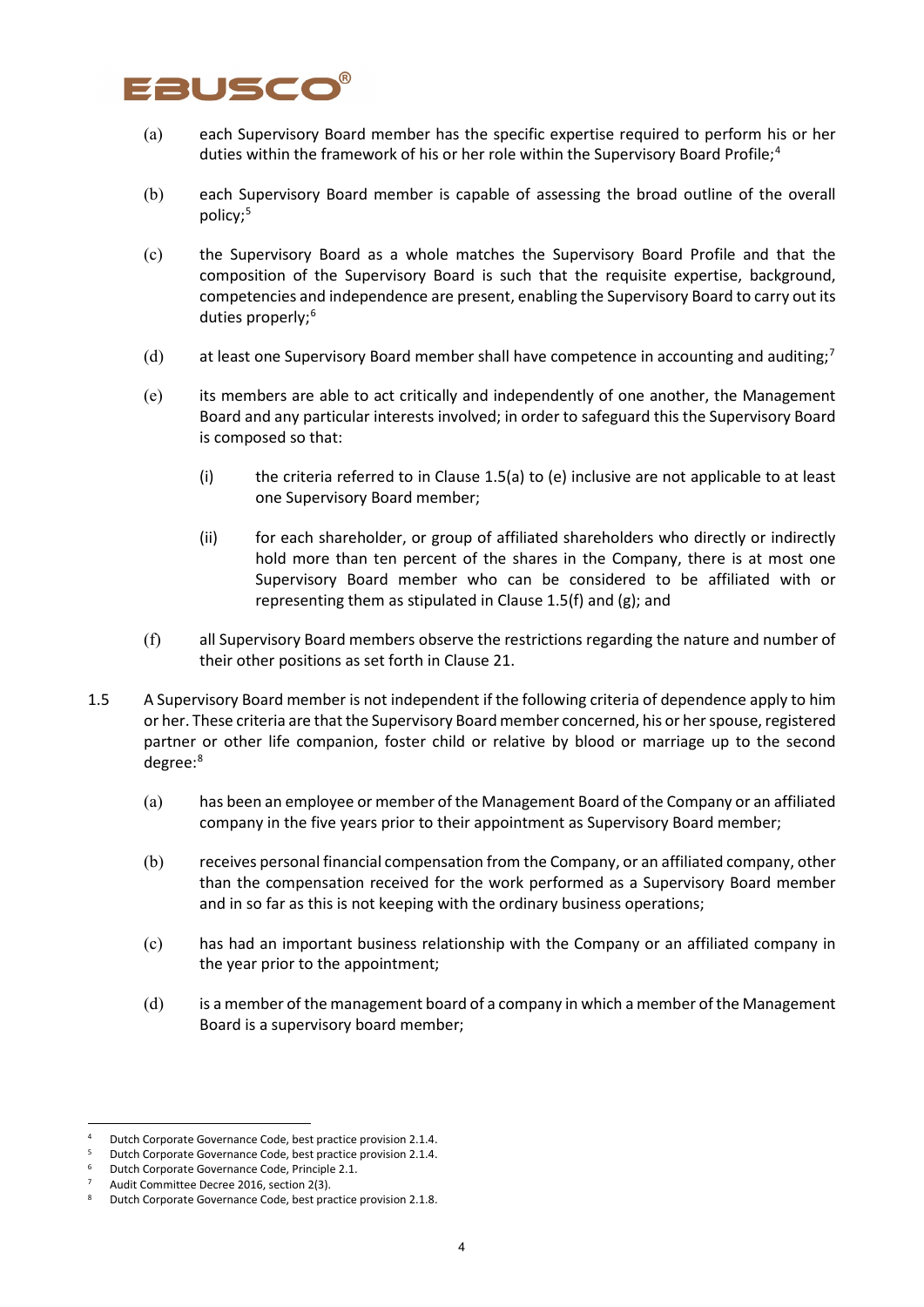# Fausco

- (e) has temporarily managed the Company during the previous twelve months due to vacant seats on the Management Board, or because Management Board members were unable to perform their duties;
- (f) has a shareholding in the Company of at least ten percent, taking into account the shareholding of natural persons or legal entities cooperating with him or her on the basis of an express or tacit, verbal or written agreement; or
- (g) is a member of the management board or supervisory board, or a representative in some other way, of a legal entity which holds at least ten per cent of the shares in the Company's capital, unless such entity is a member of the same group as the Company.

### **2. (RE)APPOINTMENT; TERM OF OFFICE; RESIGNATION**

- 2.1 The members of the Supervisory Board are appointed by the General Meeting of Shareholders.
- 2.2 The Supervisory Board nominates one or more candidates for appointment, taking into account the diversity policy adopted by the Supervisory Board with regard to its composition<sup>[9](#page-4-0)</sup>. Any nomination by the Supervisory Board for appointment or reappointment of a Supervisory Board member must be in accordance with Clause 1, including the Supervisory Board Profile. On reappointment, account must be taken of the candidate's past performance as a Supervisory Board member.<sup>[10](#page-4-1)</sup>
- 2.3 Each Shareholder that is a party to the Relationship Agreement and holds more than ten percent of the shares in the capital of the Company shall have the right (but not the obligation) to nominate one member of the Supervisory Board for appointment by the General Meeting of Shareholders.
- 2.4 A nomination to the General Meeting of Shareholders to appoint a Supervisory Board member shall state the candidate's age, his profession, the amount and number of shares he or she holds in the Company's capital and the positions he or she holds or has held, insofar as these are relevant for the performance of the duties of a Supervisory Board member. Furthermore, the legal entities of whose supervisory boards he or she is also a member of must be listed; if those include legal entities which belong to the same group, reference to that group is sufficient. The recommendation or nomination for appointment or reappointment shall state the reasons on which it is based.<sup>[11](#page-4-2)</sup>
- 2.5 A Supervisory Board member shall be appointed for a period of four years and may then be reappointed once for a period of four years. A Supervisory Board member may then subsequently be reappointed again for a period of two years, which appointment may be extended by at most two years. For a reappointment after an eight-year period, reasons must be provided in the Report of the Supervisory Board.<sup>[12](#page-4-3)</sup>
- 2.6 A Supervisory Board member nominated for appointment shall attend the General Meeting of Shareholders at which votes will be cast on his or her appointment.<sup>[13](#page-4-4)</sup>
- 2.7 Supervisory Board members shall retire periodically in accordance with a rotation plan to be drawn up by the Supervisory Board in order to avoid, as far as possible, a situation in which many Supervisory Board members retire at the same time.[14](#page-4-5) The current rotation plan is attached as **Annex 3**. The Supervisory Board may at any time amend the rotation plan. Amendments to the rotation

<span id="page-4-0"></span>Dutch Corporate Governance Code, best practice provision 2.1.5.

<sup>&</sup>lt;sup>10</sup> Section 2:142 Dutch Civil Code.

<span id="page-4-2"></span><span id="page-4-1"></span><sup>&</sup>lt;sup>11</sup> Section 2:142 Dutch Civil Code.

<span id="page-4-3"></span><sup>12</sup> Dutch Corporate Governance Code, best practice provision 2.2.2.

<span id="page-4-4"></span><sup>13</sup> Dutch Corporate Governance Code, best practice provision 4.1.8.

<span id="page-4-5"></span><sup>14</sup> Dutch Corporate Governance Code, best practice provision 2.2.4.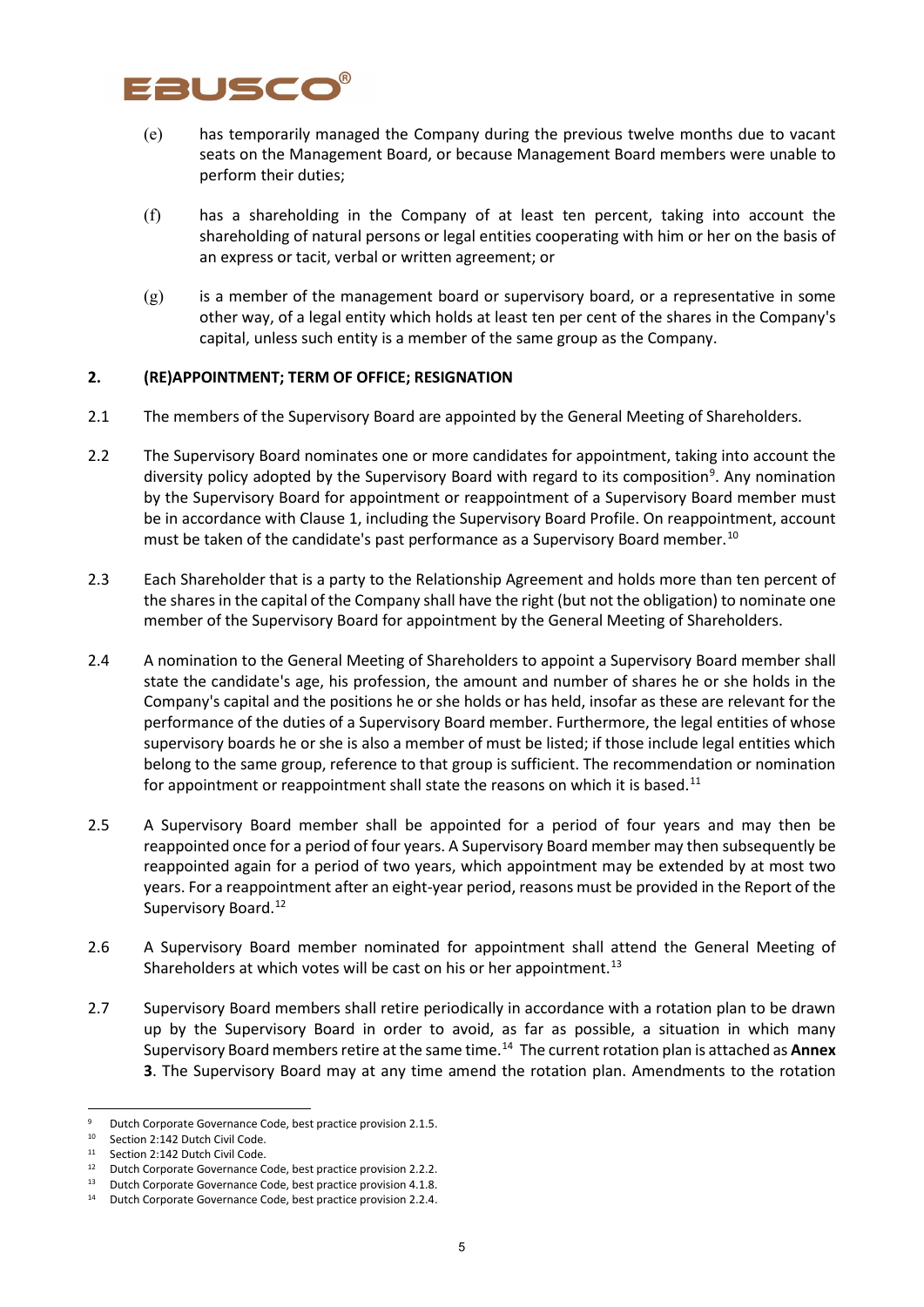

plan, however, do not permit a sitting member of the Supervisory Board to remain in office for a longer period than appointed for, or do not allow that he be asked to retire before his or her term has expired.<sup>15</sup>

- 2.8 The Supervisory Board shall ensure that the Company has a sound plan in place for the succession of Supervisory Board members that is aimed at retaining the balance in the requisite expertise, experience, diversity and independence. Due regard must be given to the Supervisory Board Profile in drawing up that plan.<sup>[16](#page-5-1)</sup>
- 2.9 A Supervisory Board member shall retire early in the event of inadequate functioning, structural incompatibility of interests, and in any other instances where deemed necessary by the Supervisory Board.[17](#page-5-2)
- 2.10 A Supervisory Board member who is temporarily charged with the management of the Company when seats on the Management Board are vacant or Management Board members are unable to fulfil their duties, shall resign from the Supervisory Board.<sup>[18](#page-5-3)</sup>

#### **3. CHAIRMAN AND VICE-CHAIRMAN**

- 3.1 The Supervisory Board shall elect a Chairman and a Vice-Chairman from among its members. The Chairman shall not be a former member of the Management Board and shall be independent within the meaning of Clause 1.5.<sup>[19](#page-5-4)</sup>
- 3.2 The Vice-Chairman replaces, and assumes the powers and duties of, the Chairman in the latter's absence. The Vice-Chairman acts as a contact for the individual members of the Supervisory Board and the Management Board on the performance of the Chairman.<sup>[20](#page-5-5)</sup>
- 3.3 The Chairman shall act as the spokesman of the Supervisory Board and is the main contact for the CEO, the Management Board as a whole and for the shareholders. [21](#page-5-6) The CEO and the Chairman shall meet on a regular basis.<sup>[22](#page-5-7)</sup> As a general rule, the Chairman presides over General Meetings of Shareholders.
- 3.4 Without prejudice to the generality of Clause 3.3, the Chairman in any case sees to it that:<sup>[23](#page-5-8)</sup>
	- (a) Supervisory Board members, when appointed, follow the introduction programme and, as needed, additional education or training programmes; $^{24}$  $^{24}$  $^{24}$
	- (b) the Supervisory Board members receive all information necessary for the proper performance of their duties in a timely manner;
	- (c) there is sufficient time for deliberation and decision-making by the Supervisory Board;
	- (d) the Supervisory Board and the Committees function properly;

<span id="page-5-0"></span><sup>15</sup> Dutch Corporate Governance Code, best practice provision.2.2.4.

<sup>&</sup>lt;sup>16</sup> Dutch Corporate Governance Code, best practice provision 2.2.4 also in connection with best practice provision 2.1.1.

<span id="page-5-2"></span><span id="page-5-1"></span><sup>&</sup>lt;sup>17</sup> Dutch Corporate Governance Code, best practice provision 2.2.3.<br><sup>18</sup> Dutch Corporate Governance Code, best practice provision 2.3.9.

Dutch Corporate Governance Code, best practice provision 2.3.9.

<span id="page-5-4"></span><span id="page-5-3"></span><sup>19</sup> Dutch Corporate Governance Code, best practice provision 2.1.9.

<span id="page-5-5"></span><sup>&</sup>lt;sup>20</sup> Dutch Corporate Governance Code, best practice provision 2.3.7 and 2.4.3.<br><sup>21</sup> Dutch Corporate Governance Code, best practice provision 2.4.3.<br><sup>22</sup> Dutch Corporate Governance Code, best practice provision 2.3.6.

<span id="page-5-6"></span>

<span id="page-5-7"></span><sup>22</sup> Dutch Corporate Governance Code, best practice provision 2.3.6.

<span id="page-5-8"></span><sup>&</sup>lt;sup>23</sup> Dutch Corporate Governance Code, best practice provision 2.3.6.

<span id="page-5-9"></span><sup>&</sup>lt;sup>24</sup> Dutch Corporate Governance Code, best practice provision 2.4.5.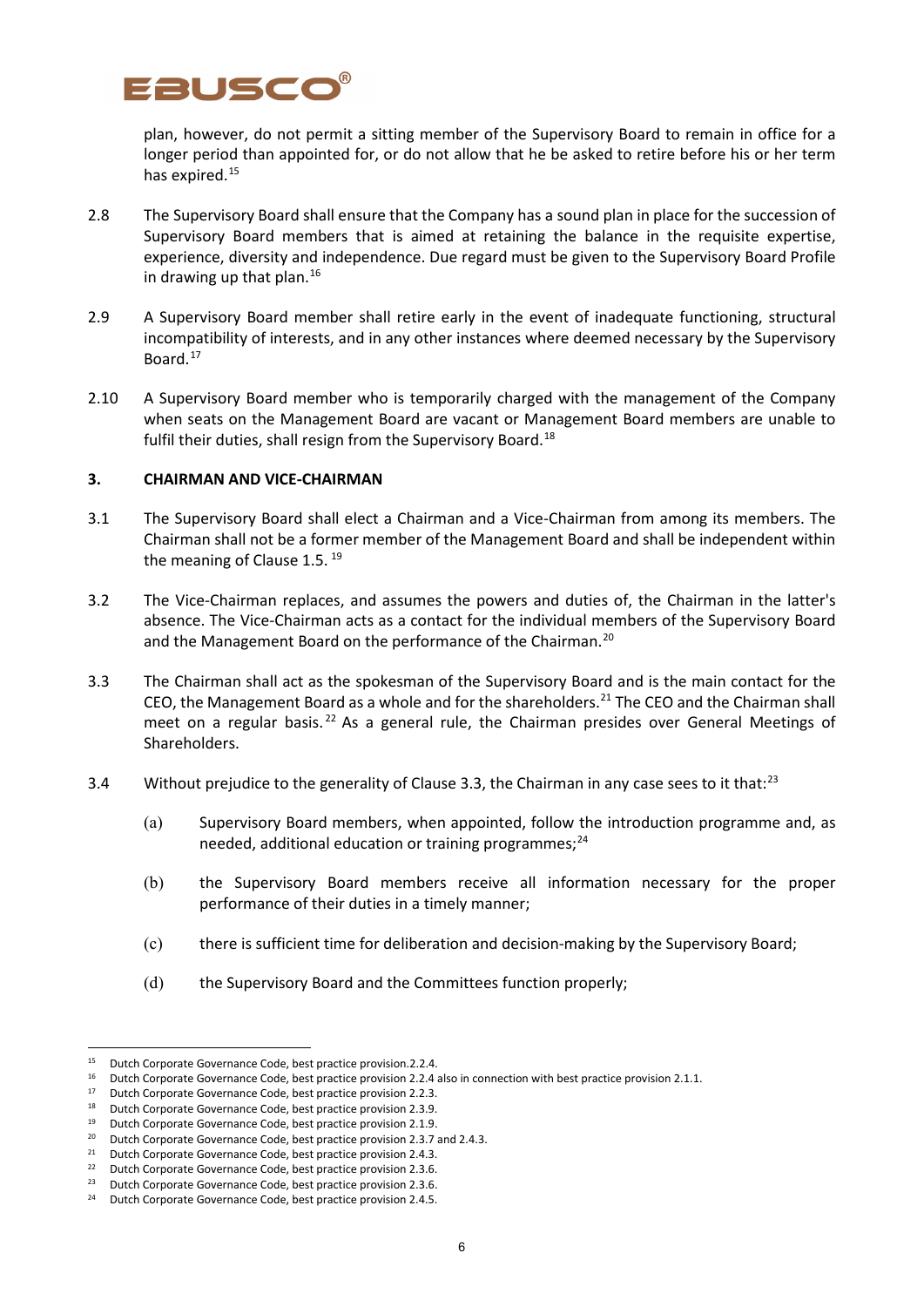# Fausco

- (e) the functioning of individual Management Board members and individual Supervisory Board members is assessed at least annually;
- (f) the Supervisory Board elects a Vice-Chairman;
- (g) the Supervisory Board has a proper contact with the Management Board;
- (h) the Management Board performs activities in respect of culture;
- (i) the Supervisory Board recognises signs from the business connected with the Company and ensures that any (suspicion of) material misconduct and irregularities are reported to the Supervisory Board without delay;
- (j) the General Meeting of Shareholders proceeds in an orderly and efficient manner;
- (k) effective communication with shareholders is assured; and
- (l) the Supervisory Board is involved closely, and at an early stage, in any merger or takeover processes.
- 3.5 In addition, the Chairman is primarily responsible for:
	- (a) ensuring the proper discharge by the Supervisory Board of its duties;
	- (b) determining the agenda of Supervisory Board meetings and chairing such meetings;
	- (c) consulting with external advisors appointed by the Supervisory Board;
	- (d) addressing problems related to the performance of individual Supervisory Board members; and
	- (e) addressing internal disputes and conflicts of interests concerning individual members of the Supervisory Board and the Management Board and the possible resignation of such members as a result.
- 3.6 The Vice-Chairman acts as the point of contact for individual Supervisory Board members and Management Board members regarding the performance of the Chairman.

#### **4. COMPANY SECRETARY[25](#page-6-0)**

- 4.1 The Supervisory Board is assisted by the Company Secretary, who is appointed by the Management Board, after approval by the Supervisory Board. The Company Secretary may be removed by the Management Board after approval by the Supervisory Board.
- 4.2 All Supervisory Board members have access to the advice and services of the Company Secretary.
- 4.3 The Company Secretary sees to it that correct Supervisory Board procedures are followed and that the obligations of the Supervisory Board under the law, the Articles of Association and the by-laws are complied with. The Company Secretary shall support the Chairman in the organisation of the affairs of the Supervisory Board (information, agenda, reporting of meetings, evaluation, training programme, etc.). The Company Secretary is as such also the secretary of the Supervisory Board.

<span id="page-6-0"></span><sup>25</sup> See also clause 5 of the Management Board By-Laws and Dutch Corporate Governance Code, best practice provision 2.3.10.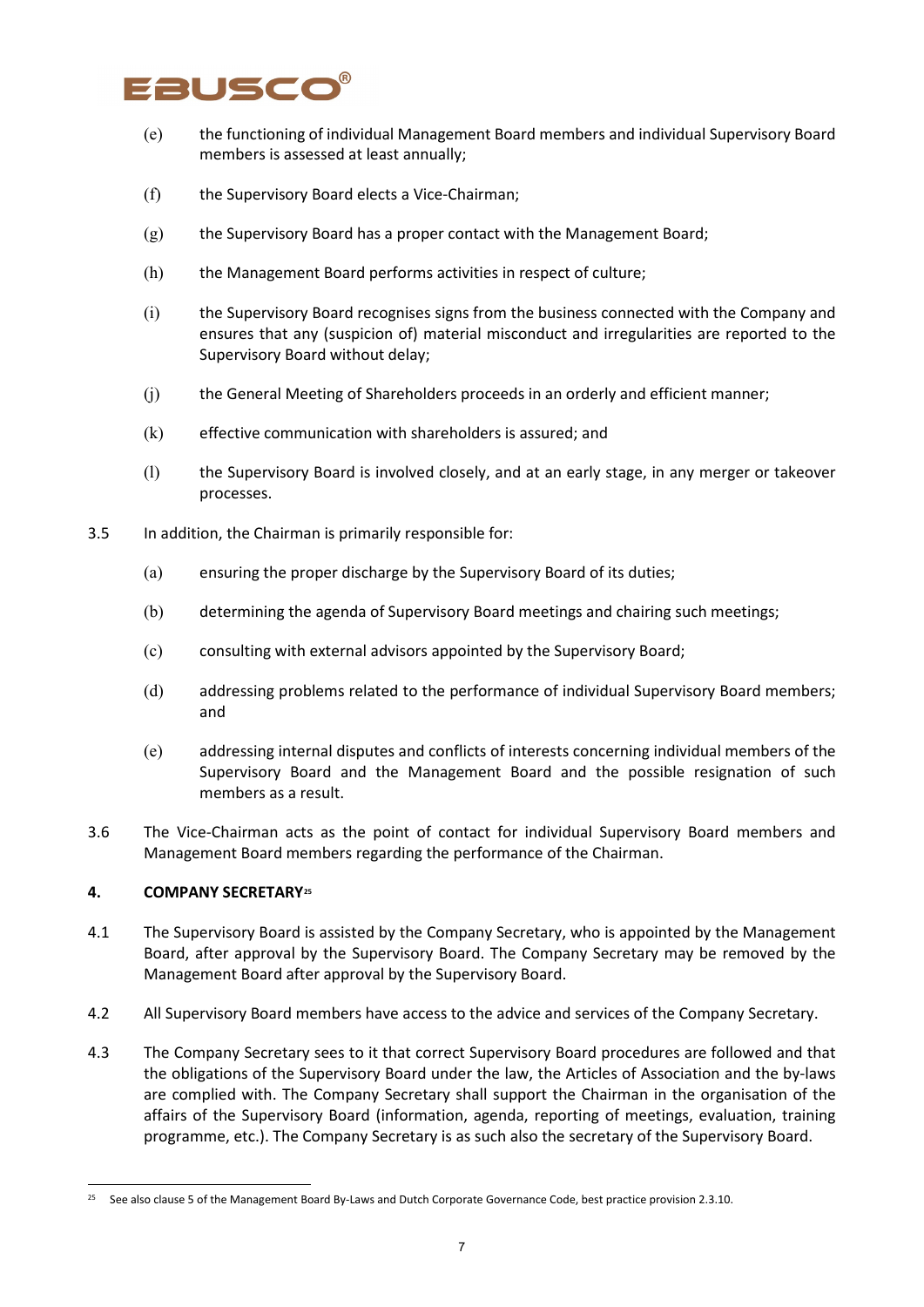# FRUSCO

- 4.4 The Company Secretary may delegate his or her duties under these By-Laws, or parts thereof, to one (or more) deputy (or deputies) appointed by him or her in consultation with the CEO and the Chairman.
- 4.5 If the Company Secretary also undertakes work for the Management Board and notes that the interests of the Management Board and the Supervisory Board diverge, as a result of which it is unclear which interests the Company Secretary should represent, he or she shall report this to the Chairman.
- 4.6 The Company Secretary also performs activities for the Management Board, as provided for in the By-Laws of the Management Board.

### **5. COMMITTEES**

- 5.1 The Supervisory Board may appoint standing and/or ad hoc Committees from among its members, which are charged with tasks specified by the Supervisory Board. The composition of any Committee is determined by the Supervisory Board. The Supervisory Board shall, in any event, establish an Audit Committee, a Remuneration Committee and a Nomination Committee.[26](#page-7-0)
- 5.2 The Supervisory Board remains collectively responsible for decisions prepared by Committees from among its members.<sup>[27](#page-7-1)</sup> The Supervisory Board may delegate powers to a Committee. A Committee may only exercise such powers as are explicitly delegated to it and may never exercise powers beyond those exercisable by the Supervisory Board as a whole. The Supervisory Board may, partial or in full, revoke any power delegated to a Committee.
- 5.3 Each Committee must inform the Supervisory Board in a clear and timely way of the manner in which it has used delegated authority and of any major development in the area of its responsibilities. All Supervisory Board members have unrestricted access to all Committee meetings and records. The Supervisory Board shall, within the term specified in the terms of reference of the Committee concerned, receive a report from each Committee of its deliberations and findings.[28](#page-7-2)
- 5.4 The Supervisory Board shall establish terms of reference for each Committee and may amend these at any time. The terms of reference shall indicate the role and responsibility of the Committee concerned, its composition and the manner in which it performs its duties.<sup>[29](#page-7-3)</sup> These terms of reference will be placed on the Company's website.
- 5.5 The Supervisory Board as a rule has no "delegated Supervisory Board member" *(gedelegeerd commissaris)*. Under special circumstances, however, the Supervisory Board may resolve to appoint a "delegated Supervisory Board member", in which case best practice provision 2.3.8 of the Dutch Corporate Governance Code shall apply in full.

### **CHAPTER II DUTIES AND POWERS**

<span id="page-7-0"></span><sup>&</sup>lt;sup>26</sup> Dutch Corporate Governance Code, Principle 2.3 and best practice provision 2.3.2.<br><sup>27</sup> Dutch Corporate Governance Code, best practice provision 2.3.2.

<sup>27</sup> Dutch Corporate Governance Code, best practice provision 2.3.2.

<span id="page-7-2"></span><span id="page-7-1"></span><sup>&</sup>lt;sup>28</sup> Dutch Corporate Governance Code, best practice provision 2.3.5.

<span id="page-7-3"></span><sup>&</sup>lt;sup>29</sup> Dutch Corporate Governance Code, best practice provision 2.3.3.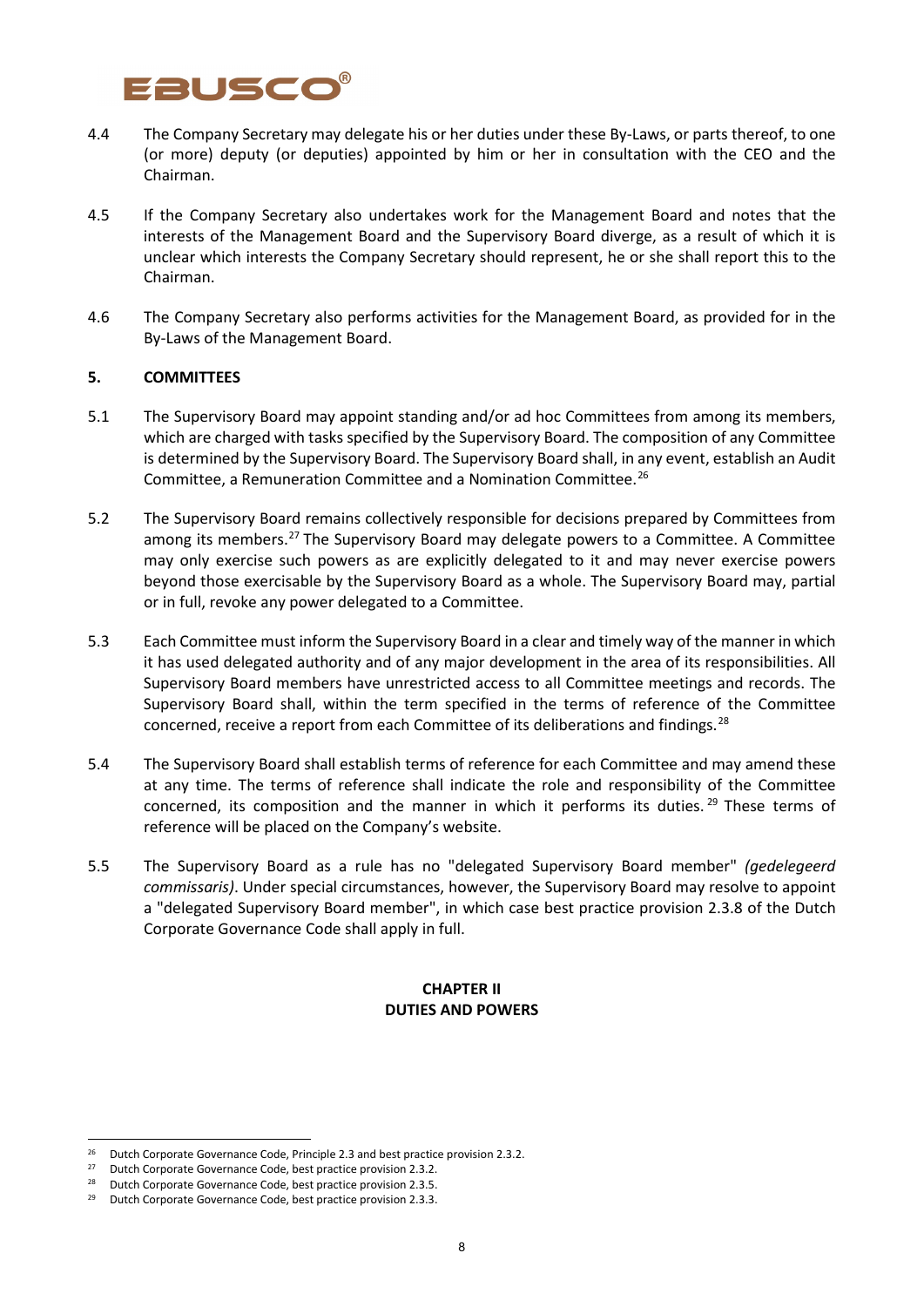# FAUSCO

#### **6. GENERAL DUTIES AND POWERS; RELATIONSHIP WITH THE MANAGEMENT BOARD**

- 6.1 The Supervisory Board supervises the manner in which the Management Board implements the longterm value creation strategy. The Supervisory Board regularly discusses the strategy, the implementation of the strategy and the principal risks associated with it.<sup>[30](#page-8-0)</sup>
- 6.2 The Supervisory Board is charged with the supervision of the Management Board, the general course of affairs of the Company and the business connected with it. The Supervisory Board assists the Management Board with advice.<sup>[31](#page-8-1)</sup> The responsibility for the proper performance of its duties is vested collectively in the Supervisory Board.
- 6.3 In performing its duties the Supervisory Board shall act in accordance with the interests of the Company and the business connected with it, taking into consideration the interests of the stakeholders. [32](#page-8-2)
- 6.4 The Supervisory Board members shall externally express concurring views with respect to important affairs, matters of principle and matters of general interest, without jeopardising the responsibilities of individual Supervisory Board members.
- 6.5 If the Management Board works with an Executive Committee, the Supervisory Board ensures that the Management Board's expertise and responsibilities are safeguarded and that the Supervisory Board is informed adequately. In this respect the Supervisory Board pays specific attention to the dynamics and the relationship between the Management Board and the Executive Committee.<sup>[33](#page-8-3)</sup>
- 6.6 Notwithstanding the provisions of Clause 7.3 of these By-Laws and clause 11.4 of the By-Laws of the Management Board, the Supervisory Board and its individual members each have responsibility for obtaining all information from the Management Board, the internal audit function and the External Auditor needed to enable them to carry out their duties properly as a supervisory body. If deemed necessary by the Supervisory Board, it may obtain information from officers and external advisers of the Company. The Company shall provide the necessary means for this purpose. The Supervisory Board may require that certain officers and external advisers attend its meetings.<sup>[34](#page-8-4)</sup>
- 6.7 Each member of the Supervisory Board has access to the books, records and offices of the Company in so far as required or as is useful for the proper performance of his duties. The Supervisory Board member shall exercise this right in consultation with the Chairman and the Company Secretary, save where the applicable terms of reference of a Committee dictate otherwise.
- 6.8 The Supervisory Board promotes a culture of openess and accountability within the Supervisory Board.[35](#page-8-5)

#### **7. DUTIES REGARDING THE ACTIVITIES OF THE MANAGEMENT BOARD**

- 7.1 The supervision of the Management Board by the Supervisory Board shall include *inter alia*:
	- (a) the long-term value creation of the Company and the business connected with it and weighing of the interests of stakeholders involved;<sup>[36](#page-8-6)</sup>

<sup>&</sup>lt;sup>30</sup> Dutch Corporate Governance Code, best practice provision 1.1.3.

<span id="page-8-1"></span><span id="page-8-0"></span><sup>31</sup> Section 2:140 (2) DCC.

<span id="page-8-2"></span><sup>&</sup>lt;sup>32</sup> Section 2:140 (2) DCC and Dutch Corporate Governance Code, Principle 1.1.

<span id="page-8-3"></span><sup>&</sup>lt;sup>33</sup> Dutch Corporate Governance Code, best practice provision 2.1.3.

<sup>34</sup> Dutch Corporate Governance Code, best practice provision 2.4.8 and 2.4.9.

<span id="page-8-5"></span><span id="page-8-4"></span><sup>&</sup>lt;sup>35</sup> Dutch Corporate Governance Code, best practice provision 2.4.1.

<span id="page-8-6"></span><sup>&</sup>lt;sup>36</sup> Dutch Corporate Governance Code, Principle 1.1 and best practice provision 1.1.2.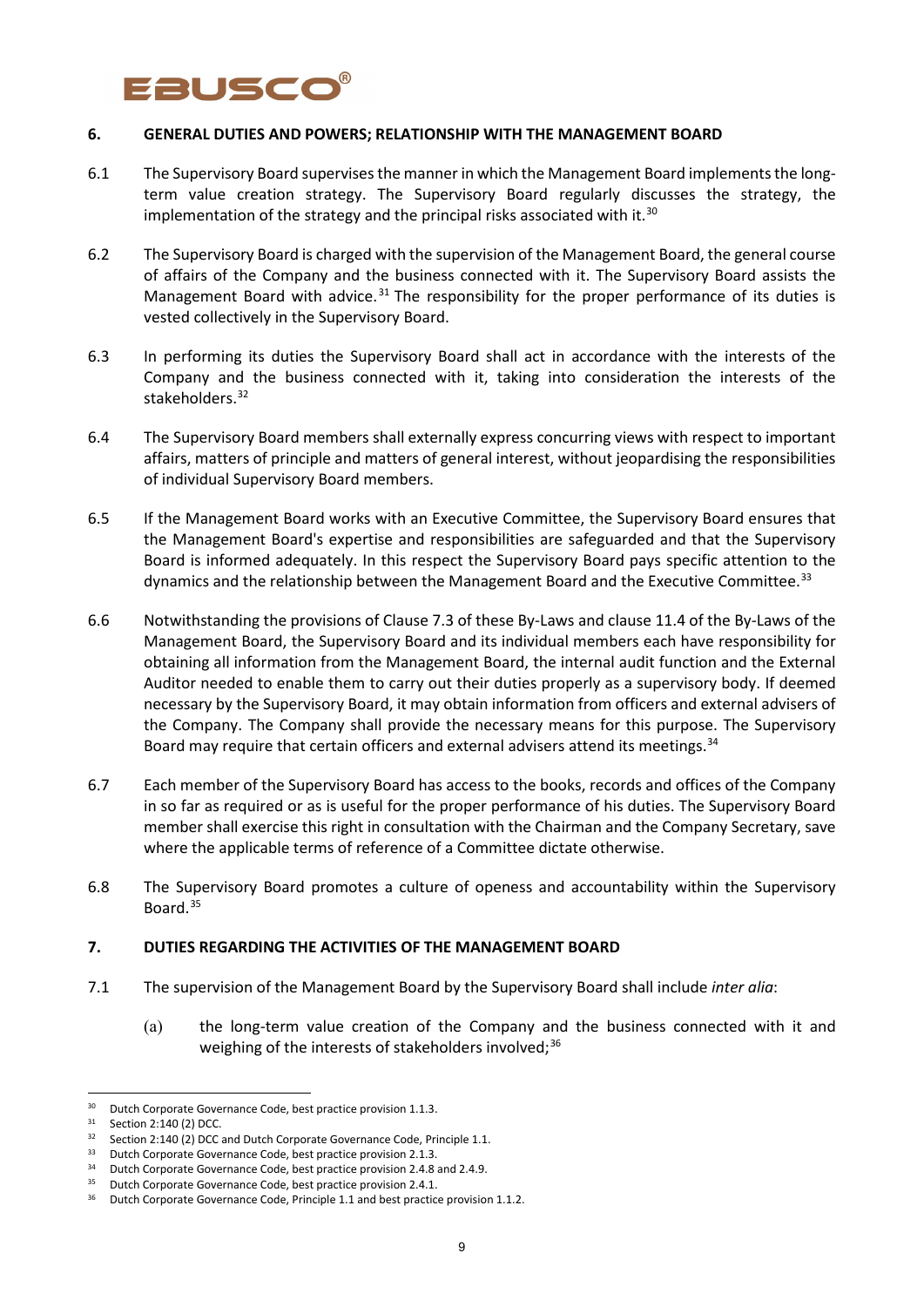# **BUSCO**

- (b) activities of the Management Board regarding the creation of a culture aimed at long-term value creation of the Company and the business connected with it;<sup>[37](#page-9-0)</sup>
- $(c)$  the internal audit function;<sup>[38](#page-9-1)</sup>
- $(d)$  the effectiveness of the internal risk management and control systems;<sup>[39](#page-9-2)</sup>
- (e) the integrity and quality of the financial reporting;  $40$
- (f) the information- and communication technology (ICT) systems of the Company and the managing of the risks associated with cybersecurity;<sup>[41](#page-9-4)</sup>
- (g) the safeguarding of the Management Board's expertise and responsibilities and process of providing information to the Supervisory Board; [42](#page-9-5)
- (h) the establishment and maintenance of internal procedures which ensure that all relevant information is known to the Management Board and the Supervisory Board in a timely fashion; [43](#page-9-6)
- (i) the risks associated with the remuneration structure for employees of the Company and the business connected with it<sup>[44](#page-9-7)</sup>; and
- $(j)$  the relation with the shareholders of the Company,<sup>[45](#page-9-8)</sup> and the compliance with laws and regulations.
- 7.2 The resolutions of the Management Board listed in **Annex 4** are subject to the approval of the Supervisory Board.
- 7.3 The Management Board shall provide the Supervisory Board with the following information in a timely manner:
	- (a) a report with detailed information on, among other things, mergers and acquisitions, material investments, major organisational issues, regulatory developments and other relevant issues;
	- (b) each quarter, a report with detailed information on the financial situation and development of the Company and its Subsidiaries;
	- (c) such information as the Supervisory Board deems necessary from time to time; and
	- (d) all information as reasonably may be required for the Supervisory Board to approve a proposed resolution from the Management Board as referred to in **Annex 4**,

which will be drafted in the format agreed upon from time to time between the Management Board and the Supervisory Board.

<span id="page-9-0"></span><sup>&</sup>lt;sup>37</sup> Dutch Corporate Governance Code, Principle 2.5.

<span id="page-9-1"></span><sup>38</sup> Dutch Corporate Governance Code, Principle 1.3.

<span id="page-9-2"></span><sup>&</sup>lt;sup>39</sup> Dutch Corporate Governance Code, Principle 1.5.

<sup>40</sup> Dutch Corporate Governance Code, Principle 1.5.

<span id="page-9-4"></span><span id="page-9-3"></span><sup>41</sup> See clause 7.1(g) of the Management Board By-Laws.

<span id="page-9-5"></span><sup>&</sup>lt;sup>42</sup> Dutch Corporate Governance Code, best practice provision 2.1.3.<br><sup>43</sup> Dutch Corporate Governance Code, best practice provision 2.4.6.

<sup>43</sup> Dutch Corporate Governance Code, best practice provision 2.4.6.

<span id="page-9-7"></span><span id="page-9-6"></span><sup>44</sup> Dutch Corporate Governance Code, explanatory notes re Principle 1.2.

<span id="page-9-8"></span><sup>45</sup> Dutch Corporate Governance Code, best practice provision 4.1.1.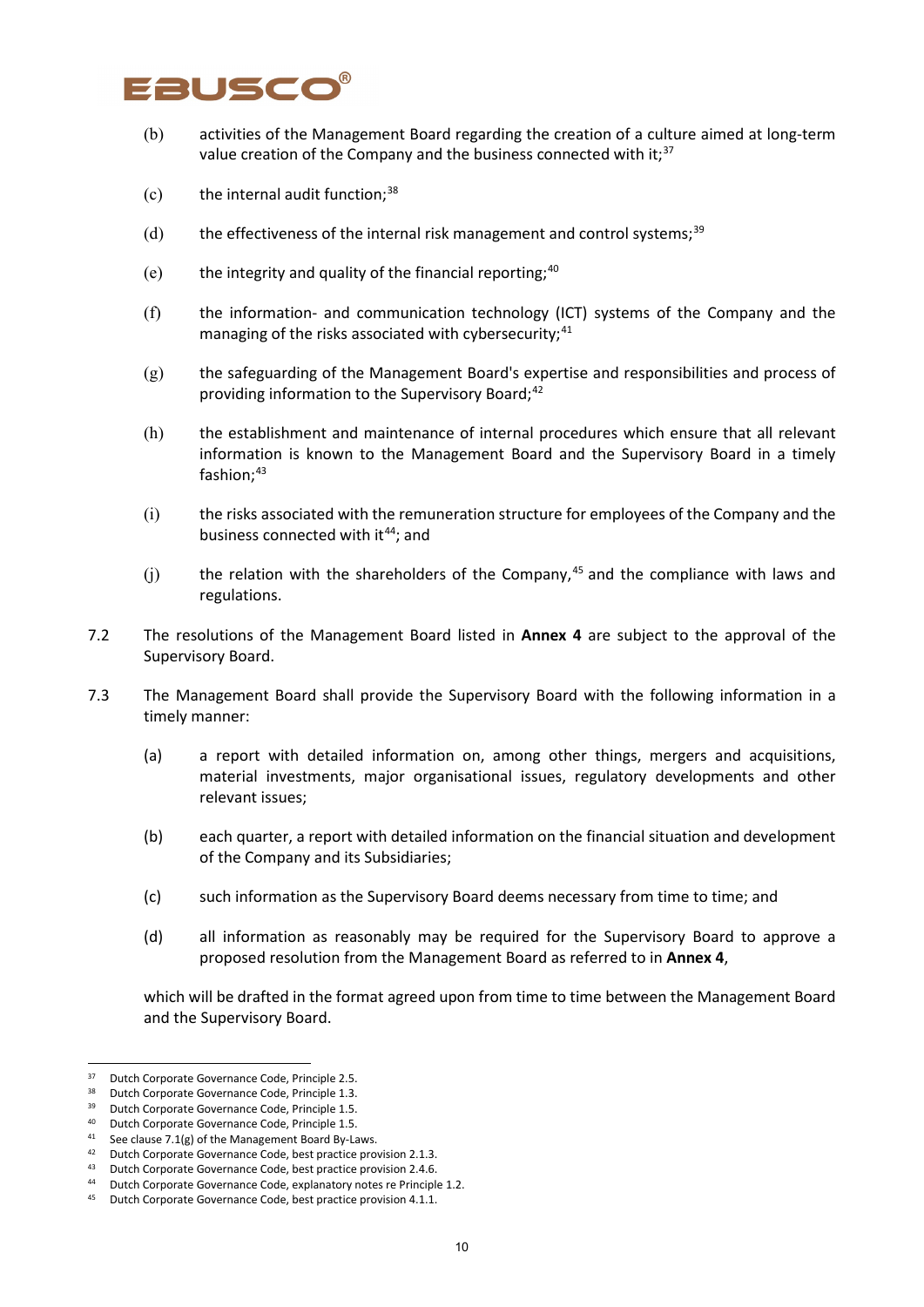# FRUSCO

### **8. DUTIES REGARDING THE (PERFORMANCE OF) MANAGEMENT BOARD MEMBERS AND SUPERVISORY BOARD MEMBERS**

- 8.1 The duties of the Supervisory Board regarding the members of the Management Board specifically include:
	- (a) the selection and nomination of members of the Management Board, $46$  the submission of proposals for the remuneration policy for members of the Management Board to the General Meeting of Shareholders, the determination of the remuneration (in accordance with the adopted remuneration policy) and the contractual employment conditions of Management Board members;<sup>[47](#page-10-1)</sup>
	- (b) determination of the number of Management Board members, the designation of the CEO<sup>48</sup>, the approval (or proposal, where useful) of changes to the division of tasks within the Management Board or the By-Laws of the Management Board;<sup>[49](#page-10-3)</sup>
	- (c) the assessment of the functioning of the Management Board and its individual members; the approval of additional positions of the Management Board to the extent required under the By-Laws of the Management Board;<sup>[50](#page-10-4)</sup> and
	- (d) to address conflict of interest issues between the Company and members of the Management Board.<sup>[51](#page-10-5)</sup>
- 8.2 The duties of the Supervisory Board in relation to the members of the Supervisory Board specifically include:
	- (a) the selection and nomination of members of the Supervisory Board and proposals to the General Meeting of Shareholders for a remuneration policy for the Supervisory Board members and the remuneration of members of the Supervisory Board;
	- (b) the determination of the number of Supervisory Board members, the appointment of a Chairman and Vice-Chairman, the establishment of Committees and defining their role, the evaluation of the functioning of the Supervisory Board, its Committees and the individual members of the Supervisory Board (including an evaluation of the of the Supervisory Board Profile and the introduction, education and training programme); the approval of other positions of Supervisory Board members to the extent required under Clause 21; and
	- (c) to address conflict of interest issues between the Company and members of the Supervisory Board (see also Clause 3.5(e)). [52](#page-10-6)
- 8.3 At least once a year the Supervisory Board shall, without the Management Board being present, evaluate its own functioning, the functioning of its Committees and that of the individual Supervisory Board members, and discuss the conclusions that must be drawn on the basis thereof. Attention shall be paid to:
	- (a) substantive aspects, the process, the mutual interaction and the interaction with the Management Board;

See also clause 1.1 of the Management Board By-Laws and the terms of reference of the Nomination Committee.

<span id="page-10-1"></span><span id="page-10-0"></span><sup>&</sup>lt;sup>47</sup> See also Clause 12 of these By-Laws, the terms of reference of the Remuneration Committee and clause 19 of the Management Board By-Laws.

<span id="page-10-2"></span><sup>48</sup> See the options in clause 2.1 of the Management Board By-Laws.

<span id="page-10-3"></span><sup>49</sup> See also clause 1 of the Management Board By-Laws.

<span id="page-10-4"></span><sup>&</sup>lt;sup>50</sup> See also clause 19 of the Management Board By-Laws.<br><sup>51</sup> See also clause 16 of the Management Board By-Laws; Dutch Corporate Governance Code, best practice provision 2.6.1.

<span id="page-10-6"></span><span id="page-10-5"></span><sup>52</sup> See also Clause 19 of these By-Laws.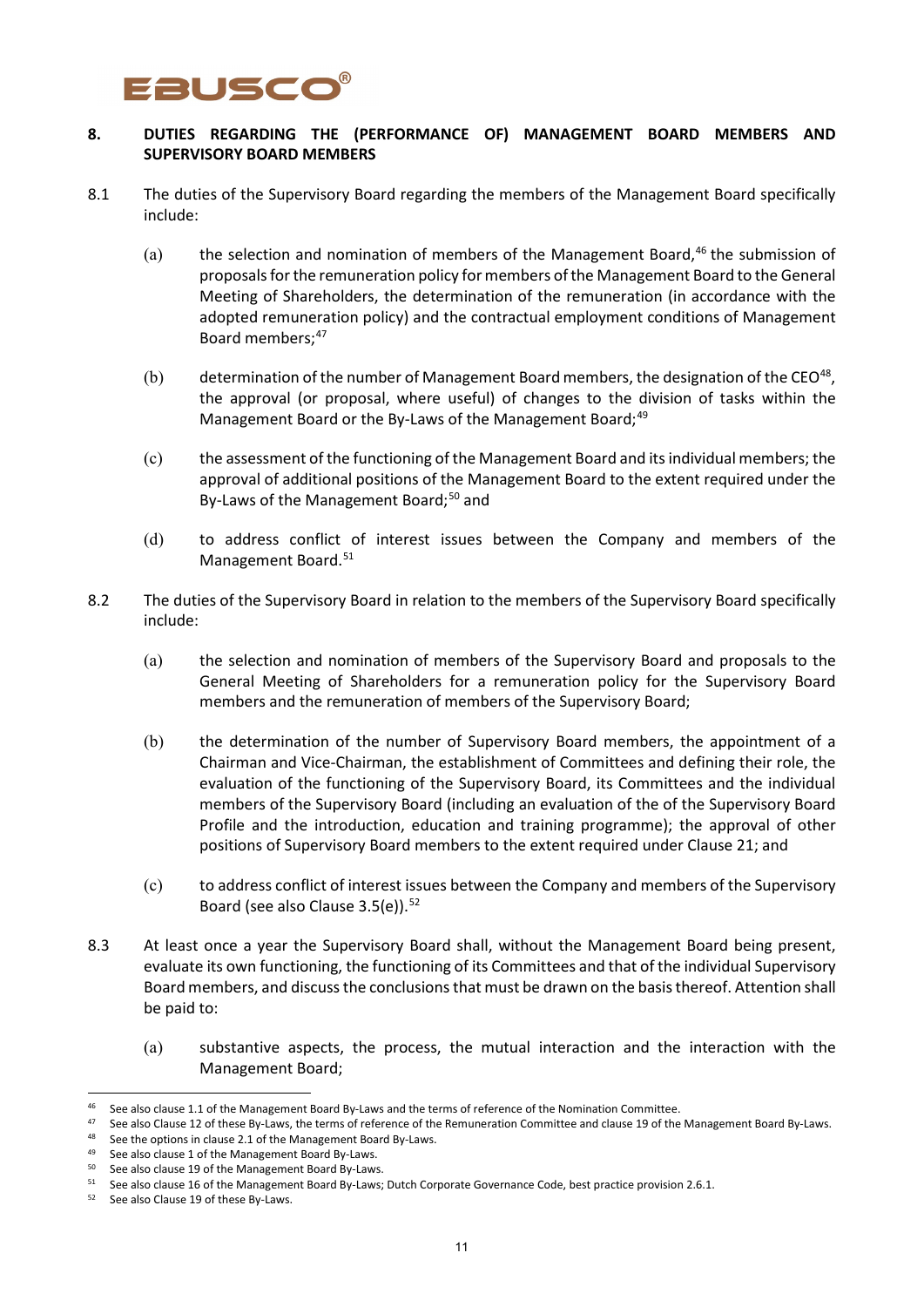# Fausco

- (b) events that occurred in practice from which lessons may be learned; and
- (c) the desired profile, the composition, competencies and expertise of the Supervisory Board.<sup>[53](#page-11-0)</sup>
- 8.4 At least once a year the Supervisory Board shall, without the Management Board being present, evaluate the functioning of the Management Board as a whole and the functioning of its individual members, and discuss the conclusions that must be drawn on the basis thereof, such also in light of the succession of Management Board members.<sup>[54](#page-11-1)</sup>

### **9. CERTAIN OTHER DUTIES OF THE SUPERVISORY BOARD**

- 9.1 The other duties of the Supervisory Board include:
	- (a) duties regarding the External Auditor as described in Clause 11 and the terms of reference of the Audit Committee;
	- (b) the handling of complaints about actual (or suspected) misconduct regarding the functioning of members of the Management Board;<sup>[55](#page-11-2)</sup>
	- (c) monitoring the operation of the procedure for reporting actual or suspected misconduct or irregularities, appropriate and independent investigations into signs of misconduct or irregularities, and, if misconduct or irregularity has been discovered, an adequate follow-up of any recommendations for remedial actions; in cases where the Management Board itself is involved, the Supervisory Board may initiate its own investigation into any signs of misconduct and irregularities, and coordinate this investigation.<sup>[56](#page-11-3)</sup>
	- (d) the taking of measures for the temporary management of the Company if a member of the Management Board is absent or prevented from performing his duties;
	- (e) other duties the Supervisory Board is charged with under legislation, the Articles of Association, these By-Laws, the terms of reference of a Committee or the By-Laws of the Management Board.
- 9.2 The Supervisory Board shall draw up a report to be included in the annual report of the Company describing its activities in the financial year concerned and containing the specific statements and information listed in **Annex 5.** [57](#page-11-4)
- 9.3 The Supervisory Board and the Management Board are jointly responsible for the corporate governance structure of the Company, compliance with the Dutch Corporate Governance Code and any other applicable legislation and regulations.<sup>[58](#page-11-5)</sup>

#### **10. SUPERVISION OF FINANCIAL REPORTING**

10.1 The Supervisory Board supervises compliance with internal procedures established by the Management Board for the preparation and publication of the Report of the Management Board, the Annual Accounts, the interim financial statement and ad hoc financial information.<sup>[59](#page-11-6)</sup>

<span id="page-11-0"></span><sup>53</sup> Dutch Corporate Governance Code, best practice provision 2.2.6.

<span id="page-11-1"></span><sup>54</sup> Dutch Corporate Governance Code, best practice provision 2.2.7.

<span id="page-11-2"></span><sup>55</sup> See also clause 6.6 Management Board By-Laws; Dutch Corporate Governance Code, best practice provision 2.6.2.

<span id="page-11-3"></span><sup>56</sup> Dutch Corporate Governance Code, best practice provision 2.6.4.

<span id="page-11-4"></span><sup>57</sup> Dutch Corporate Governance Code, best practice provision 2.3.11.

<span id="page-11-5"></span><sup>58</sup> See Dutch Corporate Governance Code, part 'Compliance with the Code'.

<span id="page-11-6"></span><sup>59</sup> Dutch Corporate Governance Code 2009, best practice provision V.1.1.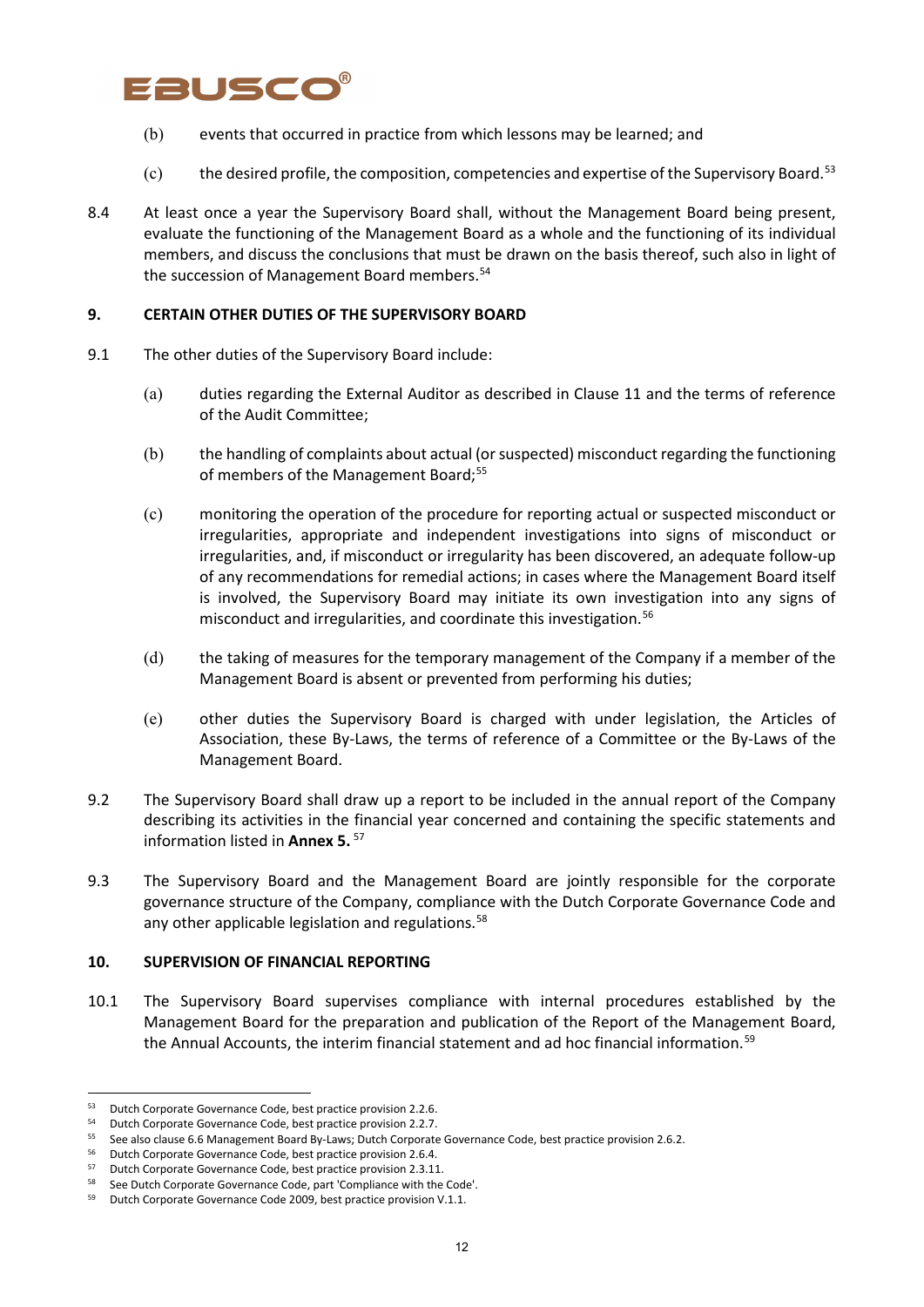# **ausco**

- 10.2 The Audit Committee shall regularly, and in any event as soon as possible, provide the Supervisory Board with reports on the Annual Accounts, and the interim financial statements, which will then be discussed at a meeting of the Supervisory Board. The Annual Accounts, the Report of the Management Board and the report of the Supervisory Board for the year just ended shall be discussed in a meeting with the Supervisory Board within four months of this year end. The interim figures of the Company for the respective period just ended shall be discussed in a meeting of the Management Board with the Supervisory Board within two months of the end of this period. <sup>[60](#page-12-0)</sup> These meetings are prepared by the Audit Committee.
- 10.3 The Audit Committee shall report to the Supervisory Board on its deliberations and findings regarding the issues referred to in clause 5.3 of the terms of reference of the Audit Committee, after which they will be discussed in a Supervisory Board meeting.<sup>[61](#page-12-1)</sup>
- 10.4 The External Auditor shall in any event attend the part of the meeting of the Supervisory Board at which the report of the External Auditor with respect to the audit of the Annual Accounts is discussed.<sup>[62](#page-12-2)</sup> The Supervisory Board shall be permitted to examine the most important points of discussion arising between the External Auditor and the Management Board based on the draft management letter or the draft audit report.<sup>[63](#page-12-3)</sup>
- 10.5 The line of contact between the Supervisory Board and the External Auditor is in principle through the chairman of the Audit Committee. The External Auditor shall inform the chairman of the Audit Committee without delay if, during the performance of its duties, it discovers or suspects misconduct or irregularities within the Company and the business connected with it. If the actual (or suspected) misconduct or irregularity pertains to the functioning of a Management Board member, the External Auditor can report this directly to the Chairman.<sup>[64](#page-12-4)</sup>
- 10.6 The Supervisory Board sees to it that the recommendations made by the External Auditor are considered carefully by the Management Board and the Supervisory Board and, to the extent accepted, that they are actually implemented by the Management Board. This supervision may be delegated to the Audit Committee.<sup>[65](#page-12-5)</sup>

#### **11. DUTIES REGARDING NOMINATION AND ASSESSMENT OF THE EXTERNAL AUDITOR**

- 11.1 The External Auditor shall be appointed by the General Meeting of Shareholders.<sup>[66](#page-12-6)</sup> The Supervisory Board nominates a candidate for this appointment to the General Meeting of Shareholders and may recommend replacement of the External Auditor. The Supervisory Board sees to it that the intended appointment will be notified to the AFM by the Company in accordance with the relevant provisions of law.<sup>[67](#page-12-7)</sup>
- 11.2 The Supervisory Board gives the External Auditor a general idea of the content of the reports relating to his functioning.<sup>[68](#page-12-8)</sup> The Audit Committee shall report annually to the Supervisory Board on the functioning of, and the developments in, the relationship with the External Auditor. The Audit Committee shall advise the Supervisory Board regarding the nomination with respect to the External Auditor's appointment or reappointment or dismissal and shall prepare the selection of the External

<span id="page-12-0"></span><sup>60</sup> See Section 5:25d Wft.

<span id="page-12-1"></span> $61$  Dutch Corporate Governance Code, best practice provision 1.5.3 and 1.5.4.

<span id="page-12-2"></span><sup>&</sup>lt;sup>62</sup> Dutch Corporate Governance Code, best practice provision 1.7.6.<br><sup>63</sup> Dutch Corporate Governance Code, best practice provision 1.7.5

Dutch Corporate Governance Code, best practice provision 1.7.5.

<span id="page-12-4"></span><span id="page-12-3"></span><sup>&</sup>lt;sup>64</sup> Dutch Corporate Governance Code, best practice provision 2.6.3.

<span id="page-12-5"></span> $65$  Dutch Corporate Governance Code, best practice provision 1.5.1(i).

<span id="page-12-6"></span><sup>&</sup>lt;sup>66</sup> The External Auditor (the audit organisation) may be appointed for a term of maximum 10 years, see Section 17 EU-Regulation 537/2014 (change of responsible partner after 5 years, Section 24 Act on the Supervision of Audit Organisations)

<span id="page-12-7"></span><sup>&</sup>lt;sup>67</sup> See Annex 6 of the Management Board By-Laws.

<span id="page-12-8"></span><sup>68</sup> Dutch Corporate Governance Code, best practice provision 1.6.2.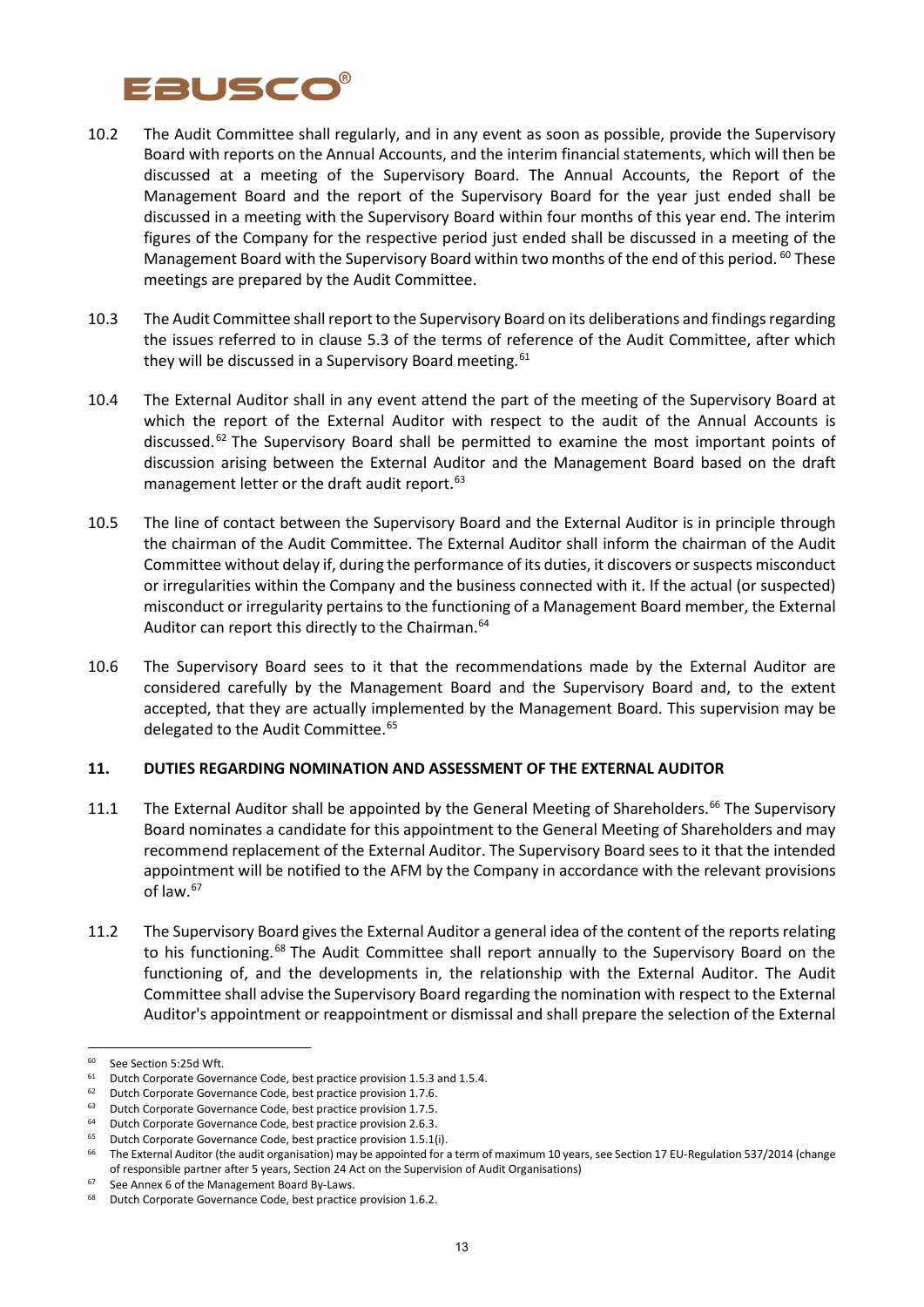# Eauscc

Auditor. The Audit Committee gives due consideration to the Management Board observations. The Supervisory Board shall take this into account when deciding its nomination to the General Meeting of Shareholders for the appointment or reappointment of an External Auditor.<sup>[69](#page-13-0)</sup>

- 11.3 The main conclusions of the Supervisory Board regarding the External Auditor's nomination and the outcomes of the External Auditor selection process shall be communicated to the General Meeting of Shareholders.<sup>[70](#page-13-1)</sup> If the Supervisory Board does not accept the Audit Committee's advice concerning the External Auditor's appointment, the reasons for this decision must be stated in the proposal to the General Meeting of Shareholders.<sup>[71](#page-13-2)</sup>
- 11.4 The Supervisory Board resolves, on a proposal submitted by the Audit Committee, on the External Auditor's engagement to audit the Annual Accounts.<sup>[72](#page-13-3)</sup> By way of implementation of the decision of the General Meeting of Shareholders, or as the case may be of the Supervisory Board or Management Board<sup>73</sup>, to appoint the External Auditor, the Supervisory Board will on behalf of the Company enter into an agreement to that effect with the External Auditor.
- 11.5 When appointed, the External Auditor is requested to state explicitly to the Company:
	- (a) to comply and continue to comply with the requirements regarding independency as included in the Act on the Supervision of Audit Organisations and other applicable laws and regulations; and
	- (b) that he has been informed of all matters provided for in the Management Board By-Laws, these By-Laws and the terms of reference of the Audit Committee, that he agrees with and will co-operate fully with their implementation.

### **12. REMUNERATION OF MANAGEMENT BOARD MEMBERS**

- 12.1 The Supervisory Board shall be responsible for formulating the remuneration policy of the Management Board on a proposal by the Remuneration Committee<sup>74</sup>, and its implementation. The remuneration policy, including severance payment, shall be clear and understandable, shall focus on long-term value creation for the Company and the business connected with it and take into account the internal pay ratios within the enterprise. The remuneration policy shall not encourage Management Board members to act in their own interest, nor to take risks that are not in line with the strategy formulated and the risk appetite that has been established.<sup>[75](#page-13-6)</sup>
- 12.2 The Supervisory Board shall determine the remuneration of the individual Management Board members on a proposal by the Remuneration Committee, within the scope of the remuneration policy adopted by the General Meeting of Shareholders.<sup>[76](#page-13-7)</sup>
- 12.3 The Remuneration Committee shall annually on behalf of the Supervisory Board prepare a Remuneration Report, in which the Supervisory Board renders account of the implementation of the remuneration policy in a transparant manner.<sup>[77](#page-13-8)</sup> This report shall in any event describe the matters mentioned in **Annex 5**. [78](#page-13-9)

<span id="page-13-0"></span><sup>69</sup> Dutch Corporate Governance Code, best practice provision 1.6.1.

<sup>70</sup> Dutch Corporate Governance Code, best practice provision 1.6.4.

<span id="page-13-2"></span><span id="page-13-1"></span><sup>71</sup> Section 16(5) EU-Regulation 537/2014.

<span id="page-13-3"></span><sup>&</sup>lt;sup>72</sup> Dutch Corporate Governance Code, best practice provision 1.6.3.

<span id="page-13-4"></span><sup>73</sup> See Section 2:393(2) DCC.

<span id="page-13-5"></span><sup>74</sup> Dutch Corporate Governance Code, best practice provision 3.1.1.

<span id="page-13-6"></span><sup>&</sup>lt;sup>75</sup> Dutch Corporate Governance Code, Principle 3.1.<br> $^{76}$  Dutch Corporate Governance Code, Principle 3.2.2

<sup>76</sup> Dutch Corporate Governance Code, Principle 3.2 and best practice provision 3.2.1; Section 2:135 Dutch Civil Code.

<span id="page-13-8"></span><span id="page-13-7"></span><sup>77</sup> Dutch Corporate Governance Code, Principle 3.4.

<span id="page-13-9"></span><sup>78</sup> Dutch Corporate Governance Code, best practice provision 3.4.1.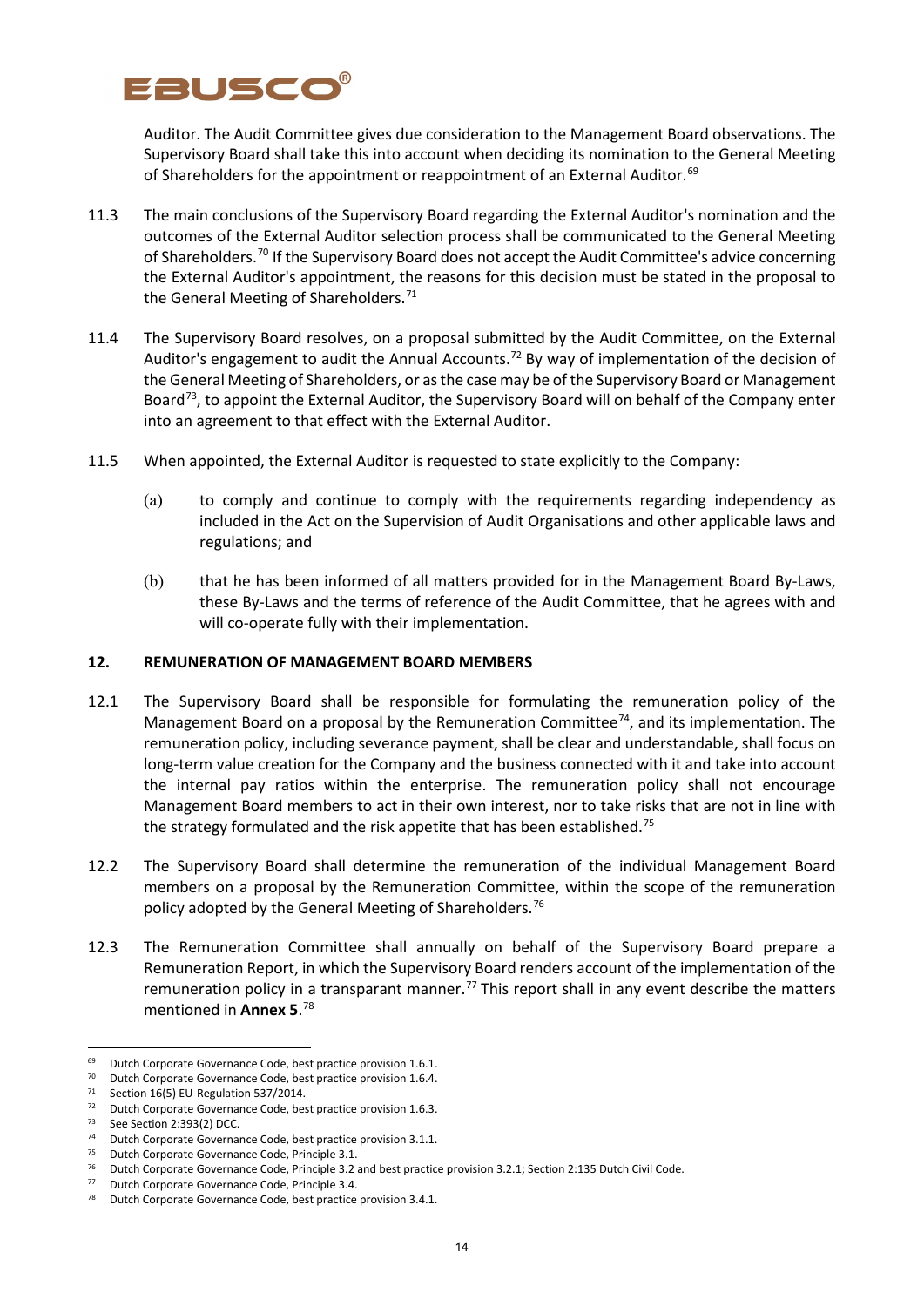# Eausco

- 12.4 The Supervisory Board shall have the power to adjust upwards or downwards the value of a variable remuneration component conditionally awarded in a particular financial year if payment thereof is unacceptable according to standards of reasonableness and fairness.<sup>[79](#page-14-0)</sup>
- 12.5 The Supervisory Board shall have the power to claim back from a Management Board member the variable remuneration component in part or in whole, in so far as payments were made on the basis of inaccurate information about the realisation of targets, or circumstances that such remuneration was made conditional to, that underlie the variable remuneration (*claw back clause*).<sup>[80](#page-14-1)</sup>
- 12.6 The main features of the contract of a Management Board member with the Company shall, after its conclusion, be published on the Company's website at the latest at the date of the notice convening the General Meeting of Shareholders at which the appointment of the member of the Management Board concerned shall be proposed.<sup>[81](#page-14-2)</sup>

### **13. RELATION WITH THE SHAREHOLDERS**

- 13.1 The Supervisory Board shall treat shareholders who are in similar circumstances the same when providing information. [82](#page-14-3)
- 13.2 The Management Board and the Supervisory Board shall ensure that the General Meeting of Shareholders is adequately provided with information. [83](#page-14-4) The Management Board and the Supervisory Board shall endeavour to procure that the General Meeting of Shareholders is provided with all requested information in time, unless this would be contrary to an overriding interest of the Company. If the Management Board or the Supervisory Board invoke an overriding interest, they must give reasons.[84](#page-14-5)
- 13.3 A proposal for approval or authorisation by the General Meeting of Shareholders shall be explained in writing. The Management Board and the Supervisory Board shall in this explanation state all the facts and circumstances that are relevant for the approval or authorisation to be granted. The explanation to the agenda shall be posted on the Company's website.<sup>[85](#page-14-6)</sup>
- 13.4 The Management Board and the Supervisory Board ensure that each substantial change in the corporate governance structure of the Company and in the compliance with the Dutch Corporate Governance Code will be dealt with as separate agenda items.<sup>[86](#page-14-7)</sup>
- 13.5 The Management Board and the Supervisory Board ensure compliance with all applicable legislation and regulations with respects to the rights of the General Meeting of Shareholders and the related rights of individual shareholders.
- 13.6 If one or more shareholders have the intention of requesting that an item be put on the agenda which may result in a change of strategy of the Company, for example as a result of the dismissal of one or several Management Board members or Supervisory Board members, the Management Board shall respond to such request within a reasonable period of time (the **response time**). The opportunity to stipulate the response time also applies to an intention as referred above for judicial leave to call a General Meeting of Shareholders pursuant to Section 2:110 of the Dutch Civil Code. The response time shall not exceed 180 days, calculated as from the date on which the Management

<span id="page-14-0"></span><sup>&</sup>lt;sup>79</sup> Section 2:135(6) Dutch Civil Code.<br><sup>80</sup> Section 2:135(8) Dutch Civil Code.

Section 2:135(8) Dutch Civil Code.

<span id="page-14-3"></span><span id="page-14-2"></span><span id="page-14-1"></span><sup>&</sup>lt;sup>81</sup> Dutch Corporate Governance Code, best practice provision 3.4.2.<br><sup>82</sup> See also Section 17 Market Abuse Directive.

<span id="page-14-4"></span><sup>83</sup> Dutch Corporate Governance Code, Principle 4.2.

Dutch Corporate Governance Code, best practice provision 4.2.1.

<span id="page-14-6"></span><span id="page-14-5"></span><sup>85</sup> Dutch Corporate Governance Code, best practice provision 4.1.4.

<span id="page-14-7"></span><sup>86</sup> Dutch Corporate Governance Code, best practice provision 4.1.3(vii).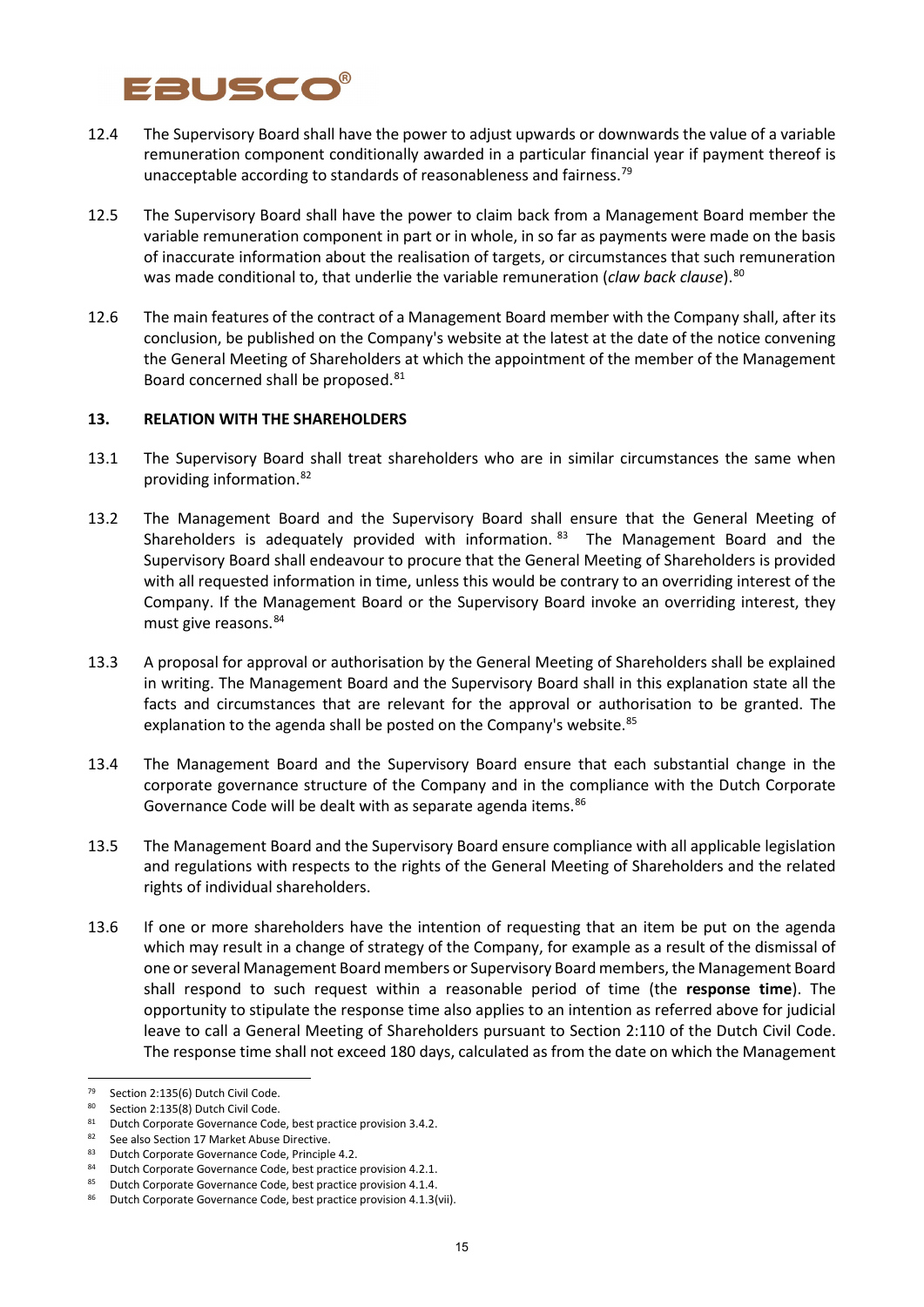

Board was informed by one or more shareholders of the intention to put this item on the agenda until the date of the General Meeting of Shareholders at which the item is to be dealt with. The Management Board shall use this response time for further deliberation and constructive consultation, in any event with the relevant shareholder(s), and to explore alternatives. The Supervisory Board shall monitor this. <sup>[87](#page-15-0)</sup> Notwithstanding this Clause, the Management Board may under certain circumstances invoke a statutory cooling-off period of up to 250 days (the **cooling-off period**, in Dutch: *bedenktijd* ) during which the General Meeting of Shareholders would not be able to dismiss, suspend or appoint members of the Management Board or Supervisory Board (or amend the provisions in the Articles of Association dealing with those matters) unless those matters would be proposed by the Management Board. This cooling-off period could be invoked by the Management Board in case: (i) shareholders, using either their shareholder proposal right or their right to request a General Meeting of Shareholders, propose an agenda item for the General Meeting of Shareholders to dismiss, suspend or appoint a member of the Management Board or Supervisory Board (or to amend any provision in the Articles of Association dealing with those matters); or (ii) a public offer for the Company is made or announced without the Company's support, provided, in each case, that the Management Board believes that such proposal or offer materially conflicts with the interests of the Company and its business. The Supervisory Board shall monitor this.<sup>[88](#page-15-1)</sup>

- 13.7 When a takeover bid for (depositary receipts for) shares in the Company is being prepared, in the event of a private bid for a business unit or a participating interest, where the value of the bid exceeds the threshold referred to in Section 2:107a(1)(c) of the Dutch Civil Code, and/or in the event of other substantial changes in the structure of the organisation, the Management Board shall ensure that the Supervisory Board is involved in the takeover process and/or the change in structure closely and in a timely fashion. [89](#page-15-2)
- 13.8 If a takeover bid has been announced or made for (depositary receipts for) shares in the Company and the Management Board receives a request from a third competing bidder for information regarding the Company, the Management Board shall discuss such request without delay with the Supervisory Board.<sup>90</sup>
- 13.9 The members of the Supervisory Board shall be present at the General Meetings of Shareholders, unless they are unable to attend for important reasons. Under certain circumstances, a member of the Supervisory Board may attend the General Meeting of Shareholders through means of electronic communication.
- 13.10 The Supervisory Board sees to it that the responsible partner (certifying auditor) of the firm of the External Auditor is present at the General Meeting of Shareholders and that he can address the meeting. The External Auditor may be questioned by the General Meeting of Shareholders in relation to his report on the fairness of the Annual Accounts.<sup>[91](#page-15-4)</sup>
- 13.11 The General Meetings of Shareholders are presided over by the Chairman or, in his absence, the Vice-Chairman. The Supervisory Board may designate someone else to preside over the meeting.
- 13.12 The Supervisory Board shall endeavour that minutes on the proceedings of the General Meeting of Shareholders are made available to the shareholders of the Company by publication on the Company's website no later than three months after the end of the meeting, following which the shareholders have another three months in which to respond to the report. The report is then

<span id="page-15-0"></span><sup>87</sup> Dutch Corporate Governance Code, best practice provision 4.1.6 and 4.1.7.

<span id="page-15-1"></span><sup>88</sup> Article 2:114b (new) Dutch Civil Code.

<span id="page-15-2"></span><sup>89</sup> Dutch Corporate Governance Code, best practice provision 2.8.1.

<sup>90</sup> Dutch Corporate Governance Code, best practice provision 2.8.2.

<span id="page-15-4"></span><span id="page-15-3"></span><sup>91</sup> Dutch Corporate Governance Code, best practice provision 4.1.9.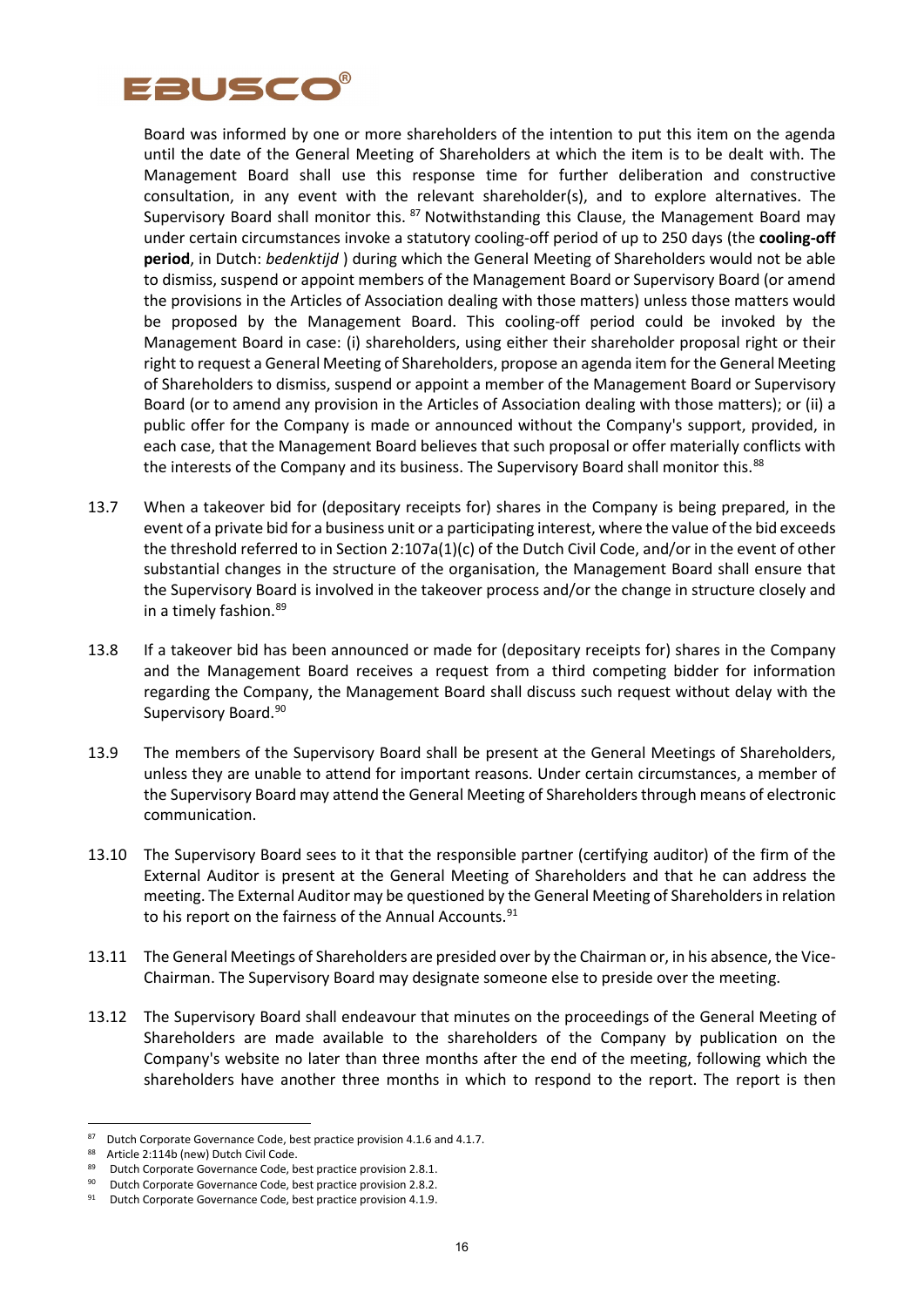

adopted in the manner provided for in the Articles of Association,  $92$  by the chairman and the secretary of the meeting. The provisions of this Clause 13.12 may be disregarded if a notarial deed is drawn up of the minutes of the proceedings. After adoption the report (or the minutes as laid down in a notarial deed of proceedings) is posted as soon as possible on the Company's website. Also, results of the voting in resolutions adopted by the General Meeting of Shareholders are posted on the Company's website as soon as possible after the meeting, where they are accessible for at least one year.<sup>[93](#page-16-1)</sup>

13.13 A resolution of the General Meeting of Shareholders may be disclosed externally through a statement from the Chairman or the Company Secretary.

### **CHAPTER III SUPERVISORY BOARD MEETINGS; DECISION-MAKING**

#### **14. FREQUENCY, NOTICE, AGENDA AND VENUE OF MEETINGS**

- 14.1 The Supervisory Board shall meet as often as deemed necessary for the proper functioning of the Supervisory Board. The Supervisory Board shall meet at least four times a year. Meetings shall be scheduled annually as much as possible in advance. The Supervisory Board shall also meet earlier than scheduled if this is deemed necessary by the Chairman ortwo other members of the Supervisory Board.
- 14.2 Meetings of the Supervisory Board are in principle called by the Company Secretary, in consultation with the Chairman. Save in urgent cases to be determined by the Chairman the agenda for a meeting shall be sent to all Supervisory Board members at least seven calendar days before the meeting. For each item on the agenda an explanation in writing shall be provided, where possible, and/or other related documentation will be attached. The Chairman shall in principle consult on the content of the agenda with the CEO prior to convening the meeting.
- 14.3 Each Supervisory Board member, the CEO, and the Management Board collectively, has the right to request that an item be placed on the agenda for a Supervisory Board meeting.
- 14.4 Supervisory Board meetings are generally held at the offices of the Company, but may also take place elsewhere. In addition, meetings of the Supervisory Board may be held by conference call, video conference or by any other means of communication, provided all participants can communicate with each other simultaneously.

#### **15. ATTENDANCE OF AND ADMITTANCE TO MEETINGS**

- 15.1 The Management Board members shall be requested to attend as many of the Supervisory Board meetings as possible, to the extent the Supervisory Board does not indicate that it wishes to meet in the absence of the Management Board members.
- 15.2 A Supervisory Board member may be represented at Supervisory Board meetings by another Supervisory Board member holding a proxy in writing. The existence of such authorisation must be proved satisfactorily to the chairman of the meeting.
- 15.3 If a Supervisory Board member is frequently absent from Supervisory Board meetings he or she shall be held to account on this by the Chairman.<sup>[94](#page-16-2)</sup>

<sup>92</sup> Dutch Corporate Governance Code, best practice provision 4.1.10.

<span id="page-16-2"></span><span id="page-16-1"></span><span id="page-16-0"></span><sup>93</sup> See Section 5:25m paragraph 3 and 4 Wft.<br>94 Dutch Corporate Governance Code, best practice provision 2.4.4.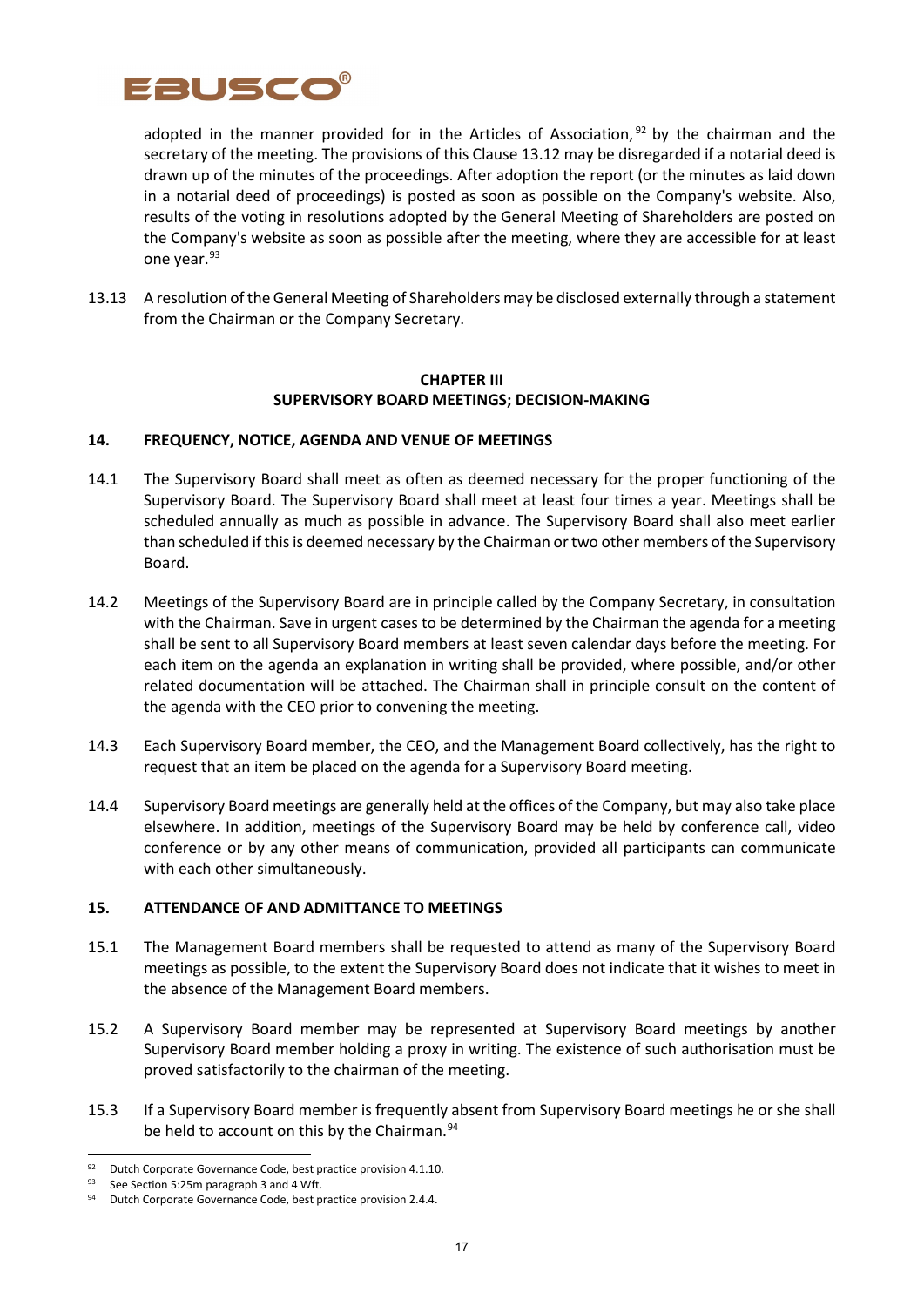

15.4 The admittance to the meeting of persons other than Supervisory Board members, the Company Secretary and – if invited – members of the Management Board shall be decided by majority vote of the Supervisory Board members present at the meeting.

#### **16. CHAIRMAN OF THE MEETING; REPORTS**

- 16.1 Supervisory Board meetings are presided over by the Chairman or, in his or her absence, the Vice-Chairman. If both are absent, one of the other Supervisory Board members, designated by a majority of votes cast by the Supervisory Board members present at the meeting, shall preside.
- 16.2 The Company Secretary or any other person designated for such purpose by the chairman of the meeting shall draw up a report on the proceedings at the meeting. The report shall provide insight into the decision-making process at the meeting. The report shall be adopted by the Supervisory Board at the same meeting, or the next meeting.

#### **17. DECISION-MAKING WITHIN THE SUPERVISORY BOARD**

- 17.1 The Supervisory Board members shall endeavour to achieve that resolutions are, as much as possible, adopted unanimously.
- 17.2 Each Supervisory Board member has the right to cast one vote.
- 17.3 Where unanimity cannot be reached and the law, the Articles of Association or these By-Laws do not prescribe a larger majority, all resolutions of the Supervisory Board are adopted by an absolute majority of the votes cast. In the event of a tie, the Chairman has the deciding vote if more than two Supervisory Board members are present or represented. At a meeting, the Supervisory Board may only pass resolutions if the majority of the Supervisory Board members then in office are present or represented.
- 17.4 In general, resolutions of the Supervisory Board are adopted at a Supervisory Board meeting.
- 17.5 Supervisory Board resolutions may also be adopted in writing, provided the proposal concerned is submitted to all Supervisory Board members then in office and none of them objects to this form of adoption. Adoption of resolutions in writing shall be effected by statements in writing, which can also be issued through a proxy, from all the Supervisory Board members. A statement from a Supervisory Board member who wishes to abstain from voting on a particular resolution which is adopted in writing must reflect the fact that he or she does not object to this form of adoption.
- 17.6 The Supervisory Board may deviate from the provisions of Clauses 17.3 (last sentence), 17.4 and 17.5 if this is deemed necessary by the Chairman, considering the urgent nature and other circumstances of the case, provided that all Supervisory Board members are allowed the opportunity to participate in the decision-making process. The Chairman and the Company Secretary shall then prepare a report on a resolution so adopted, which shall be added to the documents for the next meeting of the Supervisory Board.
- 17.7 A resolution adopted by the Supervisory Board may be evidenced outside the Company through a statement from the Chairman or the Company Secretary.

#### **CHAPTER IV OTHER PROVISIONS**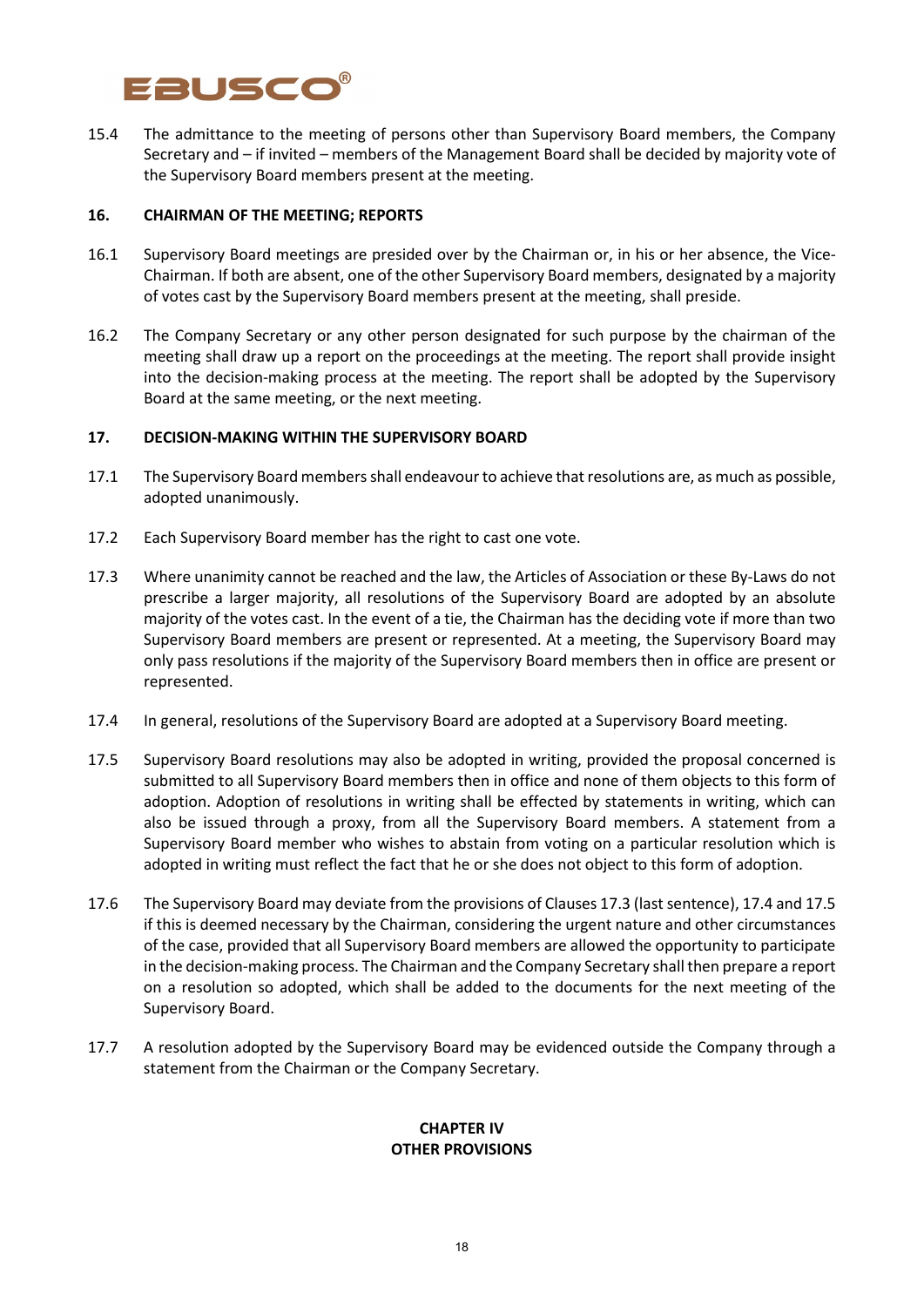# **ausco**

### **18. CONFLICTS OF INTERESTS OF SUPERVISORY BOARD MEMBERS**

- 18.1 A Supervisory Board member is alert to conflicts of interests and shall in any case not:
	- (a) enter into competition with the Company;
	- (b) demand or accept (substantial) gifts from the Company for himself or herself or for his or her spouse, registered partner or other life companion, foster child or relative by blood or marriage up to the second degree;
	- (c) provide unjustified advantages to third parties to the detriment of the Company; or
	- (d) take advantage of business opportunities to which the Company is entitled for himself or herself or for his or her spouse, registered partner or other life companion, foster child or relative by blood or marriage up to the second degree.<sup>[95](#page-18-0)</sup>
- 18.2 A conflict of interest exists if with respect to the matter concerned a Supervisory Board member has a direct or indirect personal interest that conflicts with the interests of the Company and the business connected with it. In addition, a conflict of interest may exist if (i) the Company enters into a *Related Party Transaction* and a Supervisory Board member qualifies as a Related Party under the Company's policy on related party transactions and (ii) the Company intends to enter into a transaction with a legal entity:
	- (a) in which a Supverisory Board member personally has a material financial interest, or
	- (b) which has a management board member or a supervisory board member who has a relationship under family law<sup>[96](#page-18-1)</sup> with a Supervisory Board member.<sup>[97](#page-18-2)</sup>
- 18.3 A Supervisory Board member shall without delay report any conflict of interests or potential conflict of interest in a transaction that is of material significance to the Company and/or to him or her as a member of the Supervisory Board to the Chairman and shall provide all relevant information, including information concerning his or her spouse, registered partner or other life companion, foster child and relatives by blood or marriage up to the second degree. The Chairman of the Supervisory Board shall without delay report any conflict of interests or potential conflict of interests that he or she has to the Vice-Chairman. The Supervisory Board member concerned shall not take part in the assessment by the Supervisory Board of whether a conflict of interests exists.<sup>[98](#page-18-3)</sup>
- 18.4 A Supervisory Board member shall not take part in any deliberation and decision-making that involves a subject or transaction in relation to which he or she has a conflict of interest with the Company.<sup>[99](#page-18-4)</sup>
- 18.5 A Supervisory Board member who in connection with a (potential) conflict of interests does not exercise the duties and powers that he would otherwise have as a Supervisory Board member, will insofar be regarded as a Supervisory Board member who is unable to perform his or her duties (*belet*).
- 18.6 All transactions in which there are conflicts of interests with Supervisory Board members shall be agreed on terms that are customary in the market. Decisions to enter into transactions in which there

<span id="page-18-0"></span><sup>95</sup> Dutch Corporate Governance Code, best practice provision 2.7.1.

<span id="page-18-1"></span><sup>96</sup> A relation under family law consists between a child, his parents and their blood relatives (section 1:197 Dutch Civil Code).

<span id="page-18-2"></span><sup>97</sup> Dutch Corporate Governance Code, best practice provision 2.7.3, first paragraph.

<span id="page-18-3"></span><sup>98</sup> Dutch Corporate Governance Code, best practice provision 2.7.3.

<span id="page-18-4"></span><sup>99</sup> Section 2:140(5) Dutch Civil Code.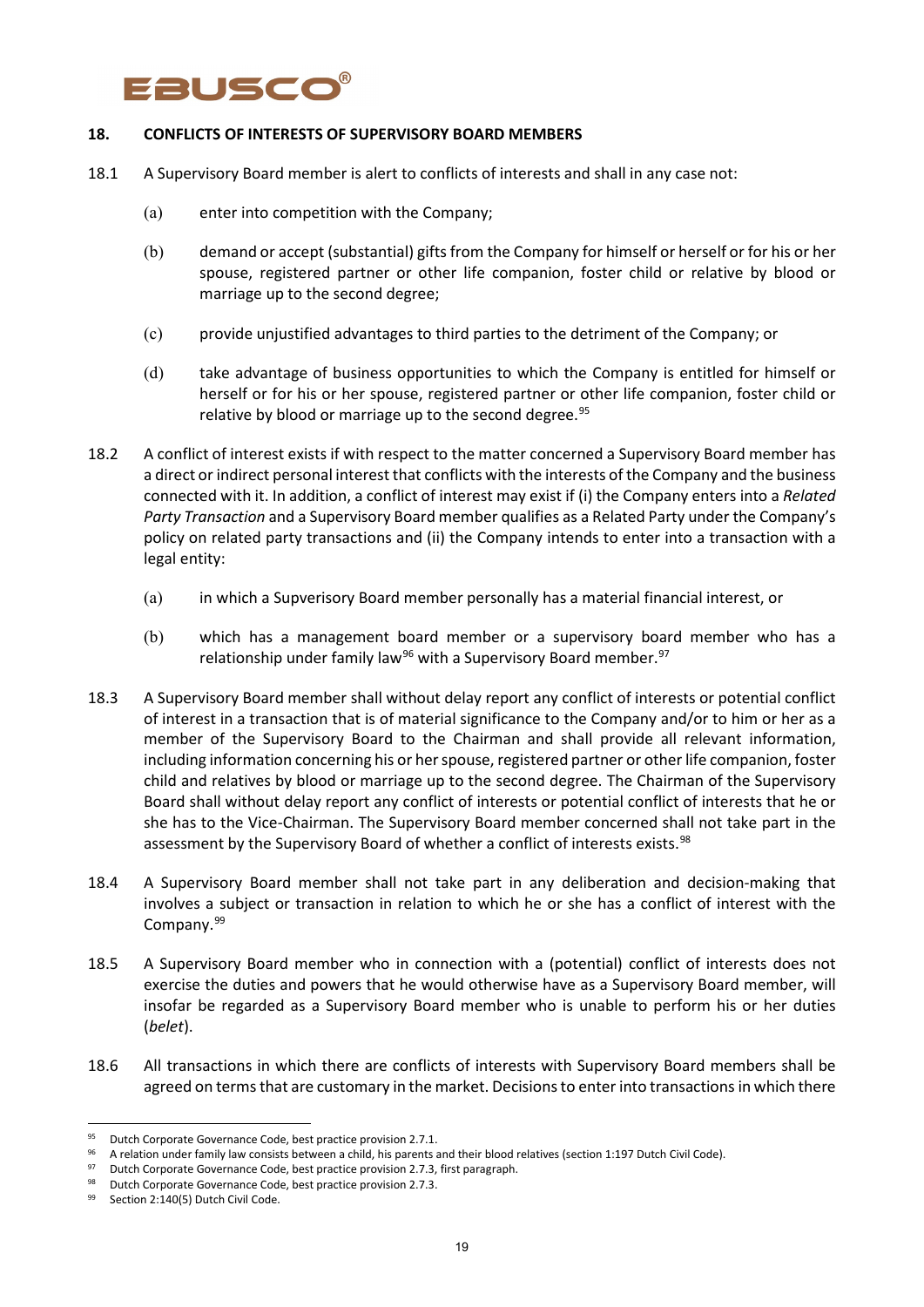

are conflicts of interests with Supervisory Board members that are of material significance to the Company and/or to the relevant Supervisory Board members require the approval of the Supervisory Board.[100](#page-19-0)

18.7 The Supervisory Board is responsible for the decision-making on dealing with conflicts of interests regarding Management Board members, Supervisory Board members and majority shareholders in relation to the Company.[101](#page-19-1)

#### **19. REMUNERATION OF SUPERVISORY BOARD MEMBERS**

- 19.1 The remuneration of the Supervisory Board members is determined by the General Meeting of Shareholders. The Supervisory Board shall from time to time submit clear and understandable proposals on its remuneration to the General Meeting of Shareholders.<sup>[102](#page-19-2)</sup>
- 19.2 The remuneration of a Supervisory Board member may not depend on the results of the Company.<sup>[103](#page-19-3)</sup> A Supervisory Board member may not be awarded remuneration in the form of shares and/or rights to shares in the Company's capital or in the capital of a related entity.<sup>[104](#page-19-4)</sup>
- 19.3 Apart from their remuneration, Supervisory Board members shall be reimbursed for all reasonable costs incurred in connection with their attendance of meetings, the reasonableness of such costs being assessed by the Chairman (costs incurred by the Chairman are assessed by the Vice-Chairman). Any other expenses are only reimbursed, in whole or in part, if incurred with the consent of the Chairman or the Company Secretary on his or her behalf (or if it concerns the Chairman, the Vice-Chairman or the Company Secretary on his or her behalf).
- 19.4 The Company and its Subsidiaries do not grant personal loans, guarantees or the like to Supervisory Board members, save as part of its usual business operations and after approval of the Supervisory Board. Pursuant to Clause 18.4, the relevant Supervisory Board member will not take part in the deliberations and decision-making within the Supervisory Board regarding this approval. Loans are not remitted.[105](#page-19-5)

#### **20. INTRODUCTION PROGRAMME, ONGOING TRAINING AND EDUCATION**

- 20.1 All Supervisory Board members shall follow an formal introduction programme geared to their role that covers general financial, social and legal affairs, financial reporting by the Company, any specific aspects unique to the Company and its business activities, the culture and the responsibilities of a Supervisory Board member.<sup>[106](#page-19-6)</sup>
- 20.2 The Supervisory Board shall conduct an annual review to identify any aspects with regard to which the Supervisory Board members require further training or education during their term of office[.107](#page-19-7)
- 20.3 The introduction course, training and education shall be facilitated and paid for by the Company.

<span id="page-19-0"></span><sup>100</sup> Dutch Corporate Governance Code, best practice provision 2.7.4.

<sup>101</sup> Dutch Corporate Governance Code, Principle 2.7.

<span id="page-19-2"></span><span id="page-19-1"></span><sup>&</sup>lt;sup>102</sup> Dutch Corporate Governance Code, Principle 3.3.

<span id="page-19-3"></span><sup>103</sup> Dutch Corporate Governance Code, Principle 3.3.

<span id="page-19-4"></span><sup>104</sup> Dutch Corporate Governance Code, best practice provision 3.3.2.

<sup>105</sup> Dutch Corporate Governance Code, best practice provision 2.7.6.

<span id="page-19-6"></span><span id="page-19-5"></span><sup>106</sup> Dutch Corporate Governance Code, best practice provision 2.4.5.

<span id="page-19-7"></span><sup>&</sup>lt;sup>107</sup> Dutch Corporate Governance Code, best practice provision 2.4.6.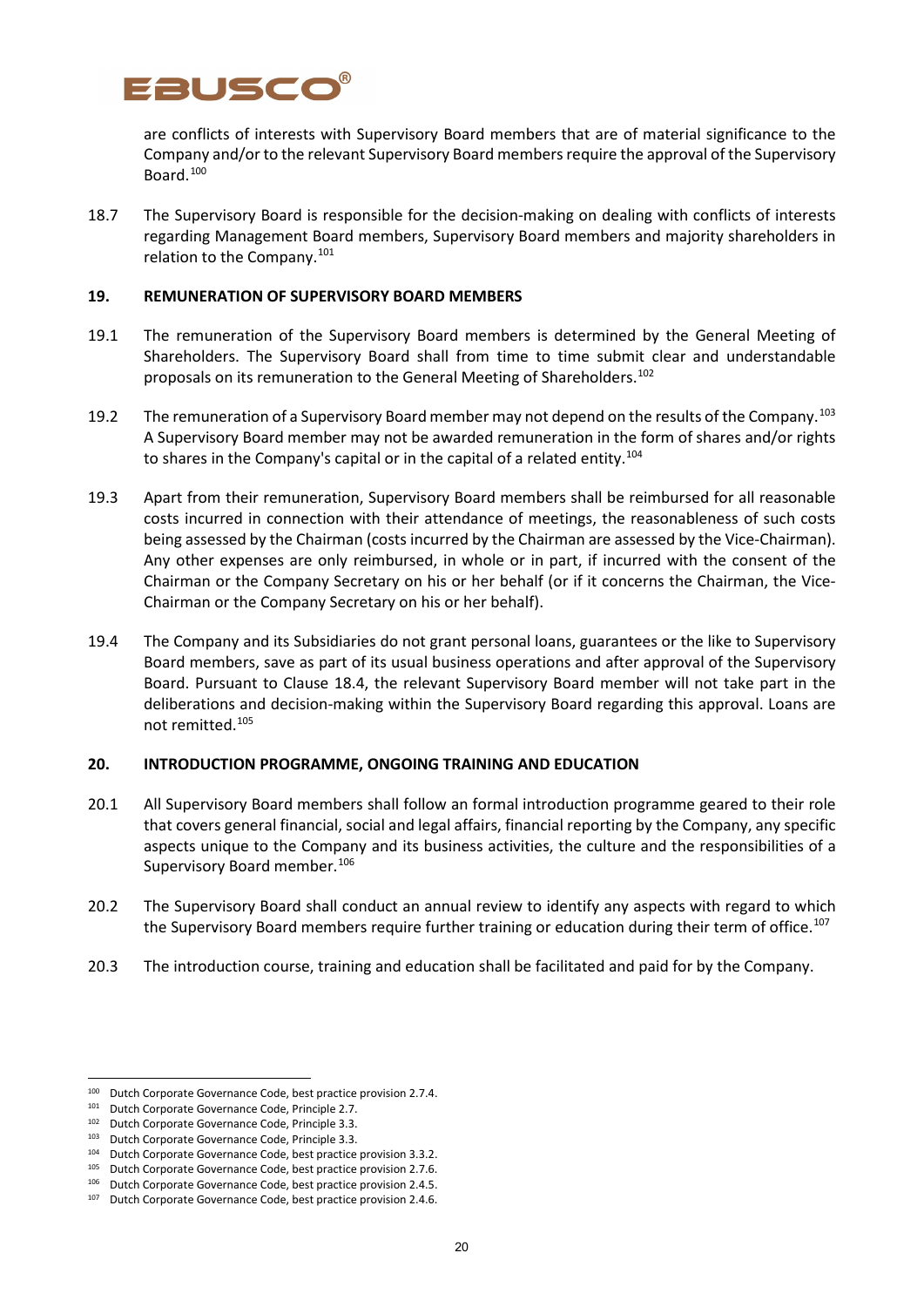

#### **21. OTHER POSITIONS**

- 21.1 A Supervisory Board member shall report any other position he or she may have to the Supervisory Board in advance. The additional positions will be discussed at least annually at a meeting of the Supervisory Board.<sup>108</sup>
- 21.2 A member of the Supervisory Board will hold no more than five supervisory memberships of boards of Dutch large companies or large foundations, with a chairmanship counted twice.
- 21.3 Supervisory Board members must inform the Chairman and the Company Secretary of their other positions or the performance of their duties before accepting such positions. If the Chairman determines that there is a risk of a conflict of interest, the matter shall be discussed by the Supervisory Board in accordance with Clause 18. If such conflict concerns the Chairman, he will inform the Vice-Chairman who then carries out the task of the Chairman as referred to in the previous sentence. The Company Secretary shall keep a list of the outside positions concerned of each Supervisory Board member.

#### **22. HOLDING AND TRADING SECURITIES**

- 22.1 Any shareholding in the Company by Supervisory Board members is for the purpose of long-term investment.
- 22.2 Supervisory Board members are bound to the Regulations on Insider Trading of the Company regarding securities of the Company and other securities referred to in those regulations. The Regulations on Insider Trading are posted on the Company's website.

#### **23. CONFIDENTIALITY**

No Supervisory Board member shall, during his membership of the Supervisory Board or afterwards, disclose in any way whatsoever to anyone whomsoever any information of a confidential nature regarding the business of the Company and/or any companies in which it holds a stake, that came to his or her knowledge in the capacity of his or her work for the Company and any companies in which it holds a stake and which he or she knows or should know to be of a confidential nature, unless required by law. A Supervisory Board member is allowed to disclose the above information to Management Board members and Supervisory Board members as well as to staff members of the Company and companies in which the Company holds a stake who, in view of their activities for the Company and companies in which the Company holds a stake, should be informed of the information concerned. A Supervisory Board member shall not in any way whatsoever utilise the information referred to above for his or her personal benefit.

#### **24. MISCELLANEOUS**

- 24.1 **Acceptance by Supervisory Board members.** Anyone who is appointed as a Supervisory Board member must, upon assuming office, declare in writing to the Company that he or she accepts and agrees to the contents of these By-Laws and pledge to the Company that he or she will comply with the provisions of these By-Laws. These By-Laws are also applicable to anyone who is designated as a substitute member for a Supervisory Board member in absence or prevented from acting.
- 24.2 **Occasional non-compliance.** Subject to applicable law and regulation, the Supervisory Board may occasionally decide at its sole discretion not to comply with these By-Laws.

<span id="page-20-0"></span><sup>108</sup> Dutch Corporate Governance Code, best practice provision 2.4.2.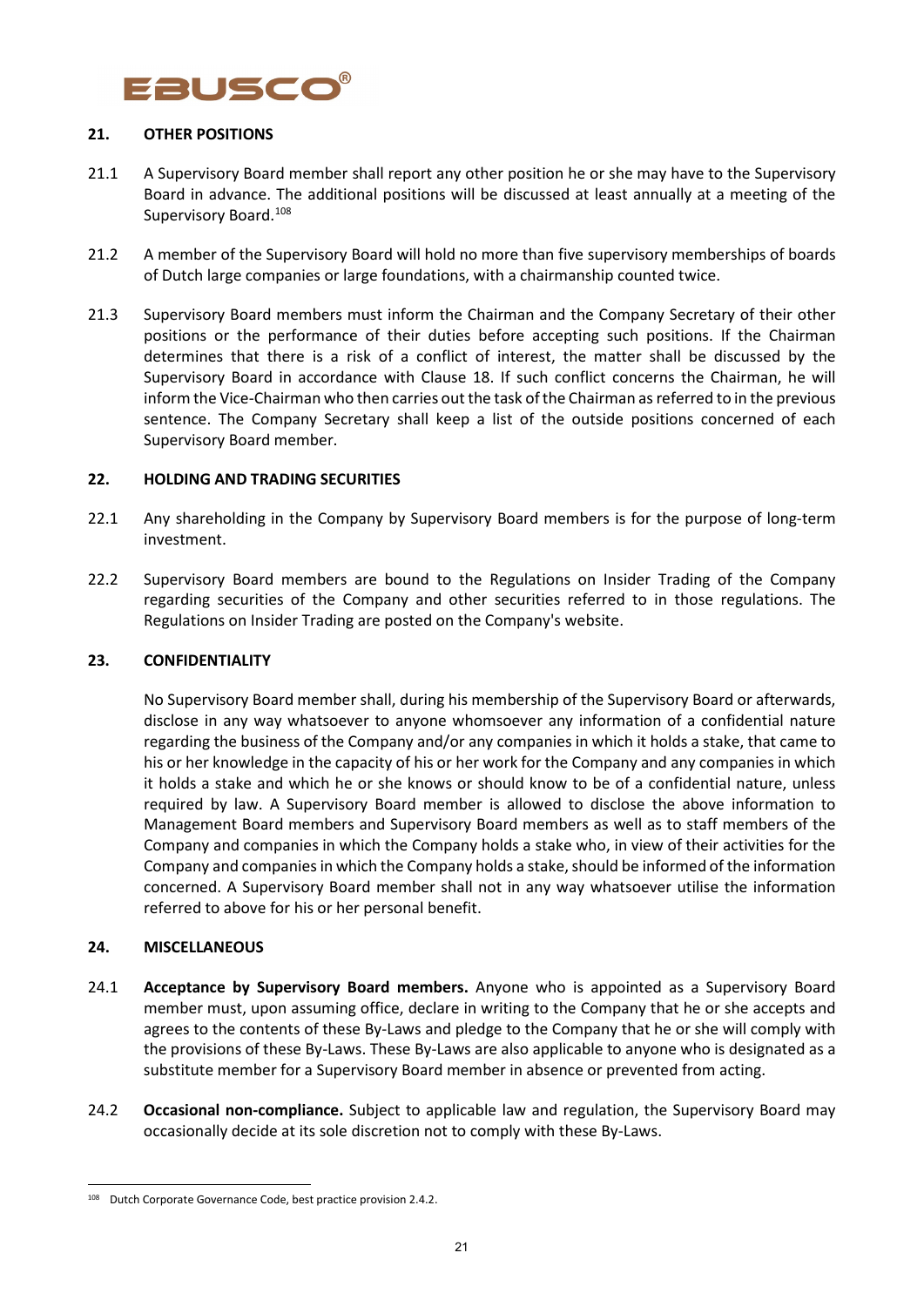# **ausc**o

- 24.3 **Amendment.** These By-Laws may be amended by the Supervisory Board at its sole discretion without prior notification. Prior to amendment of these By-Laws the Management Board shall be consulted.
- 24.4 **Interpretation.** In case of uncertainty or difference of opinion on how a provision of these By-Laws should be interpreted, the opinion of the Chairman shall be decisive.
- 24.5 **Governing law and jurisdiction.** These By-Laws are governed by the laws of the Netherlands. The courts of the Netherlands have exclusive jurisdiction to settle any dispute arising from or in connection with these By-Laws (including any dispute regarding the existence, validity or termination of these rules).
- 24.6 **Complementarity to Dutch law and Articles of Association.** These By-Laws are complementary to the provisions governing the Supervisory Board as contained in Dutch law, other applicable Dutch, or EU regulations and the Articles of Association. Where these By-Laws are inconsistent with Dutch law, other applicable Dutch or EU rules and regulations or the Articles of Association, the latter shall prevail. Where these By-Laws are consistent with the Articles of Association but inconsistent with Dutch law or other applicable Dutch or EU rules and regulations, the latter shall prevail.
- 24.7 **Partial invalidity.** If one or more provisions of these By-Laws are or become invalid, this shall not affect the validity of the remaining provisions. The Supervisory Board may replace the invalid provisions by provisions which are valid and the effect of which, given the contents and purpose of these By-Laws is, to the greatest extent possible, similar to that of the invalid provisions.

\* \* \* \* \*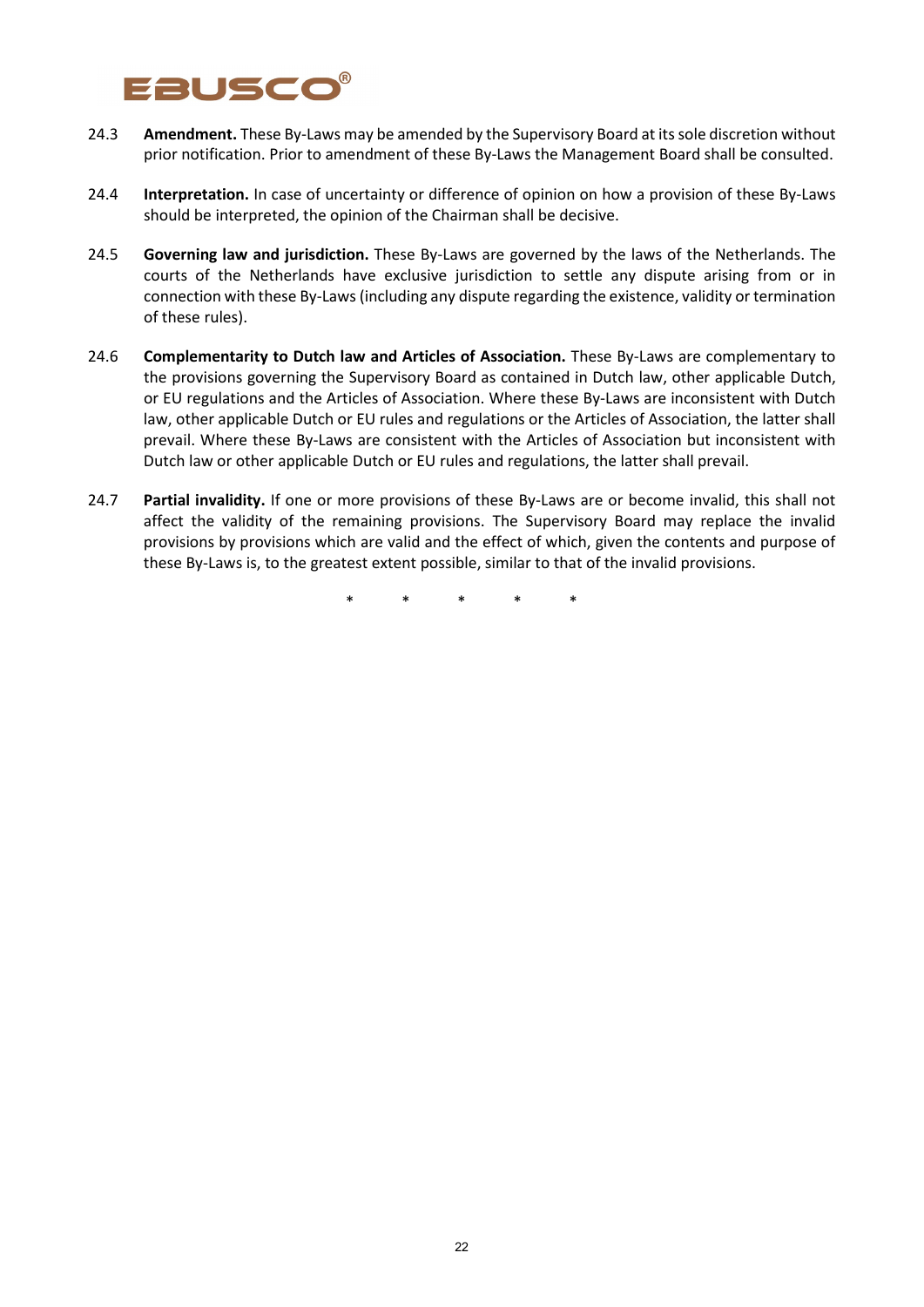

#### **LIST OF DEFINITIONS**

1. In these By-Laws, the following terms have the following meanings:

**affiliated company** has the meaning attributed to it in Section 5:48 of the Financial Supervision Act (*Wet op het financieel toezicht*).

**Annual Accounts** means the annual accounts of the Company as referred to in Sections 2:101 and 2:361(1) of the Dutch Civil Code.

**Articles of Association** means the articles of association of the Company.

**Audit Committee** means the audit committee of the Supervisory Board.

**By-Laws** means the By-Laws of the Management Board or the By-Laws of the Supervisory Board, depending on the context, including the annexes belonging thereto.

**CEO** means the chief executive officer, who is also the chairman of the Management Board of the Company.

**CFO** means the chief financial officer of the Company.

**Chairman** means the chairman of the Supervisory Board.

**Committee** means each committee of the Supervisory Board.

**Company** means Ebusco Holding N.V., and, where appropriate, the Subsidiary companies and possible other group companies of the Company, whose financial information is incorporated in the consolidated Annual Accounts.

**Company Secretary** means the company secretary of the Company appointed in accordance with clause 4 of the By-Laws of the Management Board.

**Executive Committee** means the executive committee of the Company (if any).

**External Auditor** means the accounting and auditing firm that, in accordance with Section 2:393 of the Dutch Civil Code, is charged with the audit of the Annual Accounts.

**General Meeting of Shareholders** means the general meeting of shareholders of the Company.

**group company** has the meaning attributed to it in Section 2:24b of the Dutch Civil Code.

**in writing** means by letter, by telecopier, by e-mail, by WhatsApp or by message which is transmitted via any other current means of communication and which can be received in written form.

**Management Board** means the management board of the Company.

**Nomination Committee** means the nomination committee of the Supervisory Board.

**Relationship Agreement** means the relationship agreement between Van der Valk Investments B.V., ING Corporate Investments Participaties B.V., Peter Bijvelds Holding Erp B.V. and the Company dated 18 October 2021 and amended from time to time.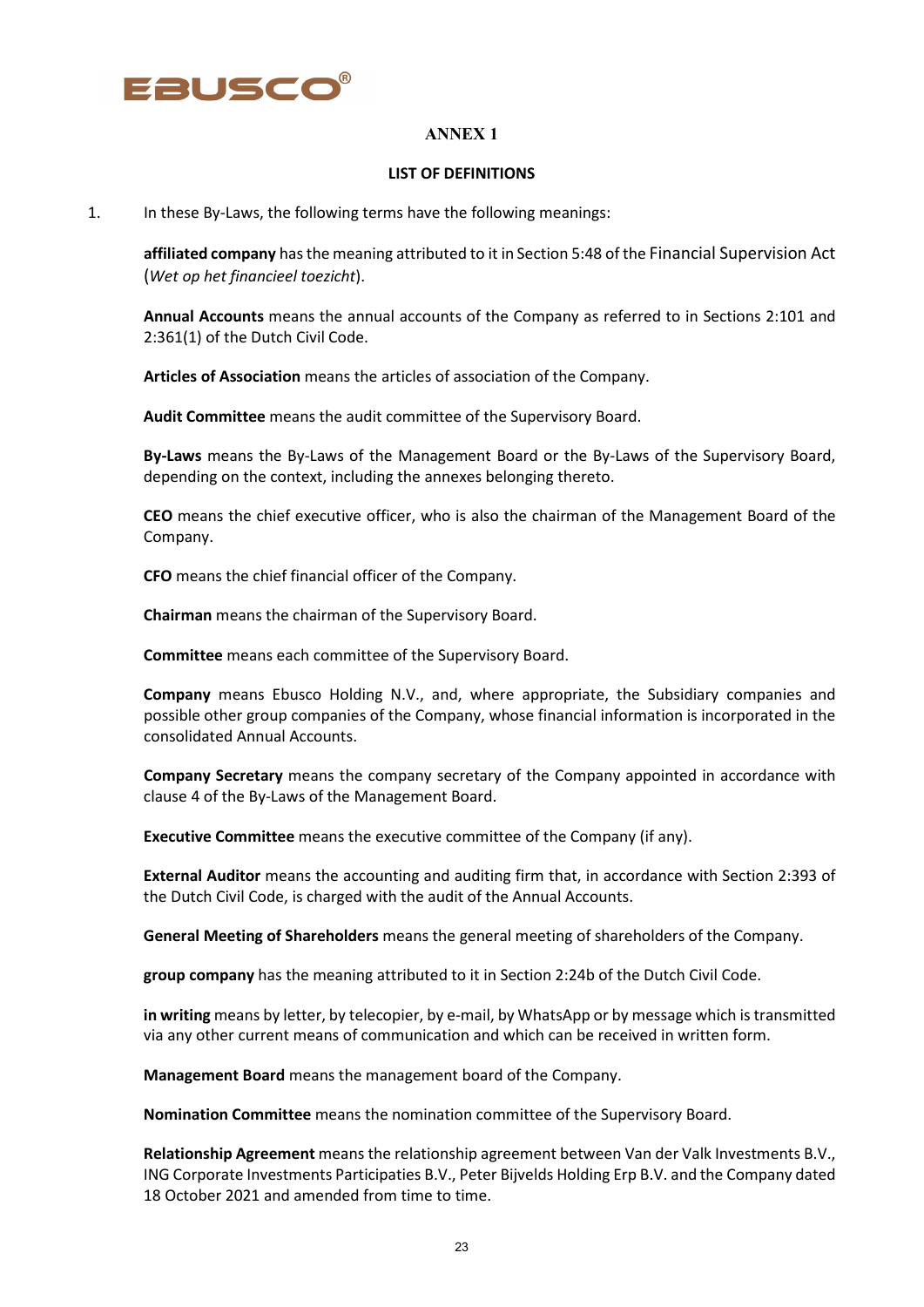

**Remuneration Committee** means the remuneration committee of the Supervisory Board.

**Remuneration Report** means the remuneration report of the Supervisory Board regarding the remuneration policy of the Company as drawn up by the Remuneration Committee.

**Report of the Management Board** means the report of the Management Board drawn up by the Management Board, as referred to in Sections 2:101 and 2:391 of the Dutch Civil Code.

**Report of the Supervisory Board** means the report of the Supervisory Board drawn up by the Supervisory Board, as referred to in best practice provision 2.3.11 of the Dutch Corporate Governance Code.

**Subsidiary** has the meaning attributed to it in Section 2:24a of the Dutch Civil Code.

**Supervisory Board** means the supervisory board of the Company.

**Supervisory Board Profile** means the profile for the size and composition of the Supervisory Board, as designated in Clause 1.1.

**Vice-Chairman** means the vice-chairman of the Supervisory Board.

- 2. Save where the context dictates otherwise, in these By-Laws:
	- (a) unless a different intention clearly appears, a reference to a Clause or Annex is a reference to a clause or annex of these By-Laws;
	- (b) words and expressions expressed in the singular form also include the plural form, and vice versa;
	- (c) words and expressions expressed in the masculine form also include the feminine form; and
	- (d) a reference to a statutory provision counts as a reference to this statutory provision including all amendments, additions and replacing legislation that may apply from time to time.
- 3. Headings of clauses and other headings in these By-Laws are inserted for ease of reference and do not form part of these By-Laws for the purpose of interpretation.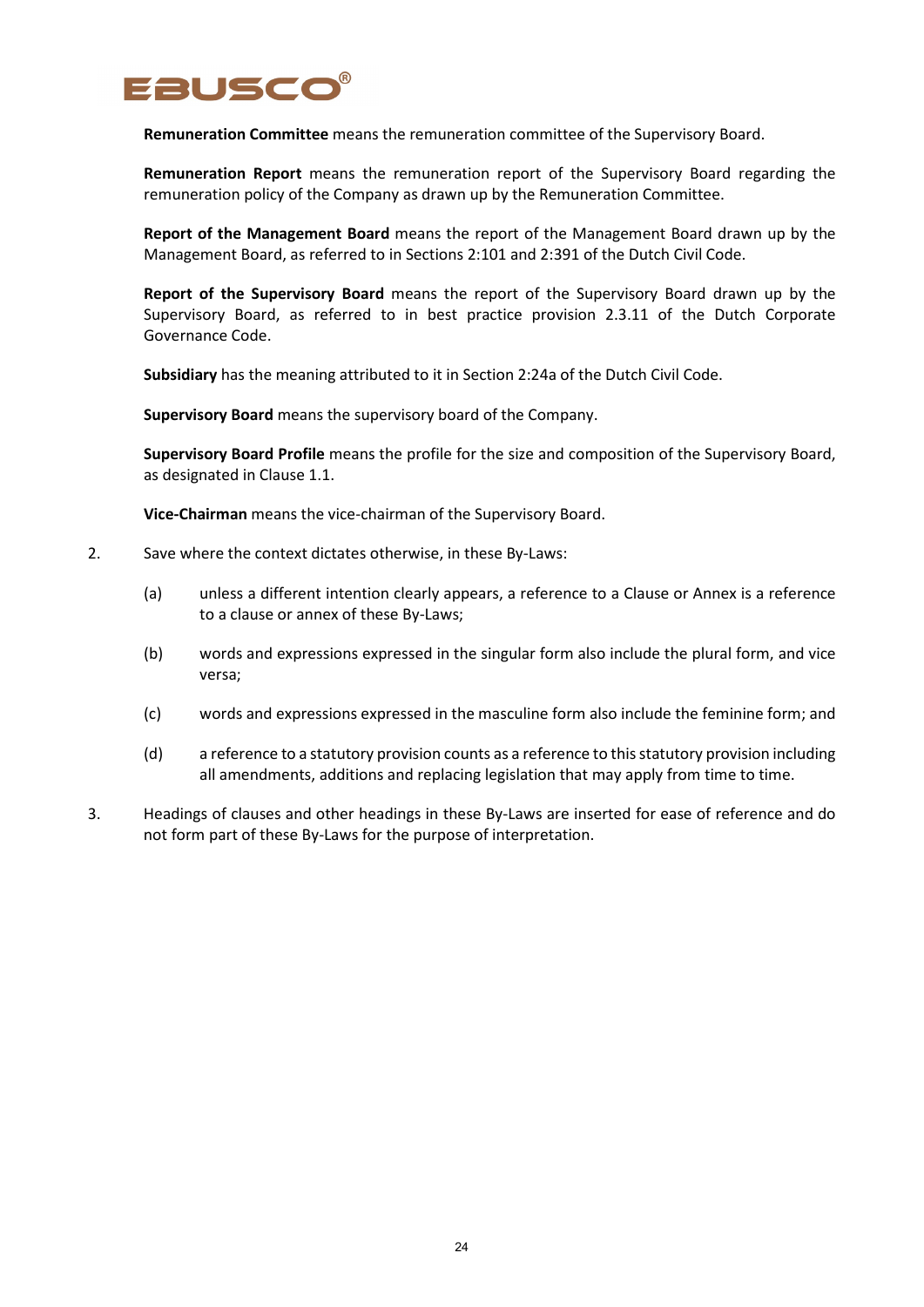

#### **SUPERVISORY BOARD PROFILE**

#### **1. Description of the nature and activities of the Company and the business connected with it**

Under Clause 1.1 of these By-Laws the nature and size of the Company and the business connected with it must be taken into account when determining the activities and composition of the Supervisory Board. Relevant factors are:

- (a) the nature, culture and activities of the business of the Company and its Subsidiaries
- (b) the stock exchanges where the Company is listed
- (c) the specific role of the Company within the group it heads
- (d) the organisational structure of the Company and its Subsidiaries
- (e) the "business principles" and the "code of ethics" of the Company and its Subsidiaries
- (f) the number of employees of the Company and its Subsidiaries
- (g) the applicability or non-applicability to the Company of the statutory two-tier regime
- (h) the composition (nationalities, number of shareholders, presence of absence of controlling shareholders, etc.) of the General Meeting of Shareholders
- (i) the geographical location of the Subsidiaries
- (j) the composition and size of the Management Board

#### **2. Description of the desired composition of the Supervisory Board**

Factors which may play a part in the description of the desired composition of the Supervisory Board as a whole are:

- (a) responsible performance of the duties attributed to the Supervisory Board by legislation, the Dutch Corporate Governance Code and other regulations and code of conduct
- (b) balance between nationalities, gender, age, experience and background of each of the members of the Supervisory Board
- (c) the Supervisory Board Profile will set out the aspects of diversity in the composition of the Supervisory Board (Section 2:166 DCC, at least 30% women and at least 30% men) that are relevant to the Company as well as the current aim applied by the Supervisory Board in respect of diversity.
- (d) balance between and experience and affinity with the nature and culture of the business of the Company and its Subsidiaries
- (e) the organisational structure of the Company and its Subsidiaries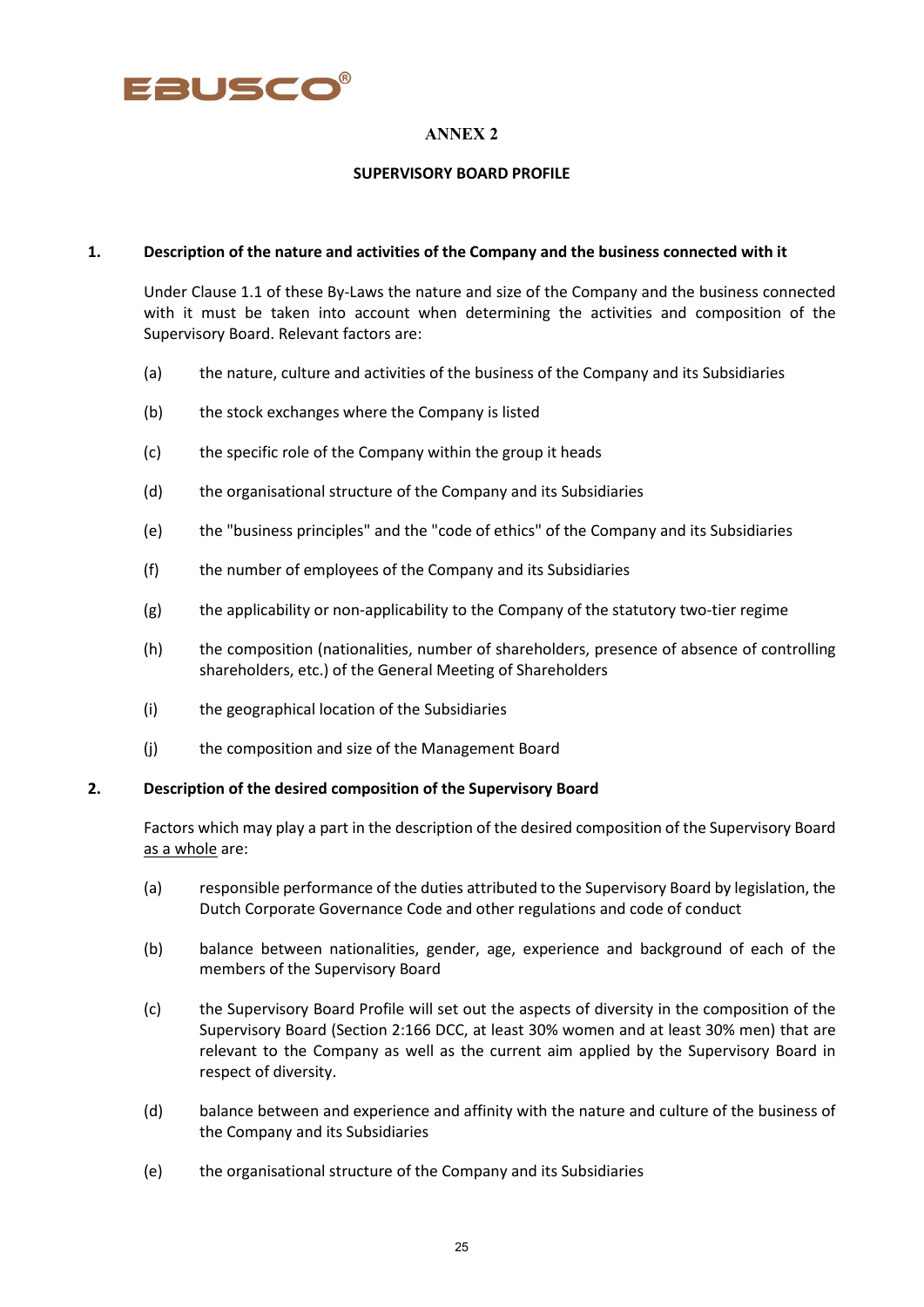# EAUSCO

- (f) the social policy of the Company and its Subsidiaries
- (g) the role of the Company in society
- (h) political and cultural knowledge of the countries where the Company and its Subsidiaries operate
- (i) (international) knowledge of and experience in financial, legal, economic, commercial, social and marketing areas

### **3. Description of the desired expertise and background of the individual members of the Supervisory Board**

Factors which may play a role in the description of the desired expertise and background of the individual members of the Supervisory Board are:

- (a) knowledge of and experience in financial, legal, economic, commercial, social and marketing areas
- (b) experience with (the management or supervision of the management of) a listed company
- (c) national and international experience with groups of companies
- (d) experience with corporate governance
- (e) experience with organisational processes
- (f) knowledge of and experience and affinity with the business of the Company and its Subsidiaries
- (g) knowledge of information and communication technology systems (ICT) and related cyber security risks (disruption, failure or abuse of ICT)
- (h) expertise on the field of technological innovation
- (i) expertise on the field of new business models
- (j) to be able, also by having a sufficient amount of available time, to supervise and promote the policy of the Management Board and the general course of affairs within the Company timely and adequately and to assist the Management Board with the preparation and implementation of its policy
- (k) to be able to operate independently and critically in relation to the other members of the Management Board and the Supervisory Board and to take measures in the absence of the Management Board to provide for the management of the Company
- (l) to be prepared to take a seat in the Audit Committee, the Remuneration Committee and/or the Nomination Committee
- (m) to be prepared to do an introduction, education or training programme
- (n) to be prepared to approve of these By-Laws
- (o) not to have a conflict of interest at the time of appointment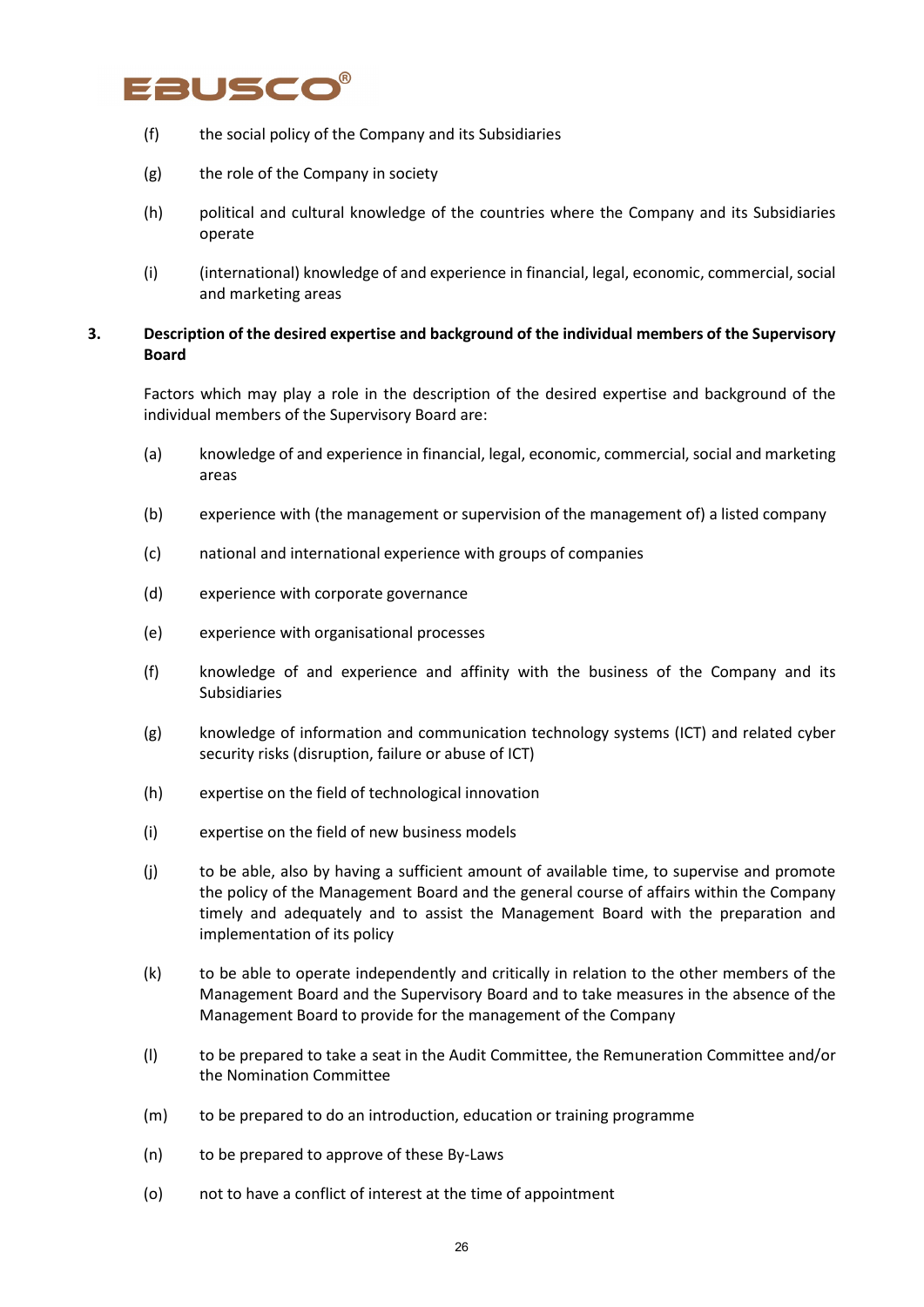# Fausco

- (p) to be prepared and able to act as Chairman and/or Vice-Chairman
- (q) to be prepared and able to lead the General Meeting of Shareholders
- (r) to be prepared and able to temporarily manage the Company if one or more members of the Management Board are absent or unable to perform their duties
- (s) to be a team player
- (t) to match with the composition of the Supervisory Board at the time of appointment

#### **4. Diversity policy of the Supervisory Board**

The Supervisory Board shall draw up a diversity policy with regard to the composition of the Supervisory Board that addresses the diversity aspects relevant to the Company, such as nationality, age, gender, and education and work background.<sup>[109](#page-26-0)</sup>

#### **5. Size and composition of the Supervisory Board**

- (a) Point of departure at all times is that the size of the Supervisory Board must be such that the Supervisory Board as a whole can perform its duties effectively and responsibly and that each individual member of the Supervisory Board is able to make a contribution by his specific qualities.
- (b) Without prejudice to the provisions of Clause 5(a) above, the Supervisory Board endeavours to achieve that it consists of five members.
- (c) The Supervisory Board must at all times be so composed that Clause 1.4 of these By-Laws is complied with as much as possible.

#### **6. Miscellaneous**

- (a) The Supervisory Board discusses at least once a year, without the Management Board being present, the composition and competence of the Supervisory Board.<sup>[110](#page-26-1)</sup>
- (b) Each change to the Supervisory Board Profile will be discussed at the General Meeting of Shareholders.<sup>[111](#page-26-2)</sup>
- (c) This Supervisory Board Profile must be taken into account on each (re)appointment of members of the Supervisory Board.<sup>[112](#page-26-3)</sup>
- (d) This Supervisory Board Profile is posted on the Company's website.<sup>[113](#page-26-4)</sup>

<span id="page-26-0"></span><sup>109</sup> Dutch Corporate Governance Code, best practice provision 2.1.5

<span id="page-26-1"></span><sup>110</sup> Dutch Corporate Governance Code, best practice provision 2.2.6.

<sup>111</sup> Section 2:158 Dutch Civil Code.

<span id="page-26-3"></span><span id="page-26-2"></span><sup>112</sup> Dutch Corporate Governance Code, Principe 2.2.

<span id="page-26-4"></span><sup>&</sup>lt;sup>113</sup> Dutch Corporate Governance Code, best practice provision 2.1.1.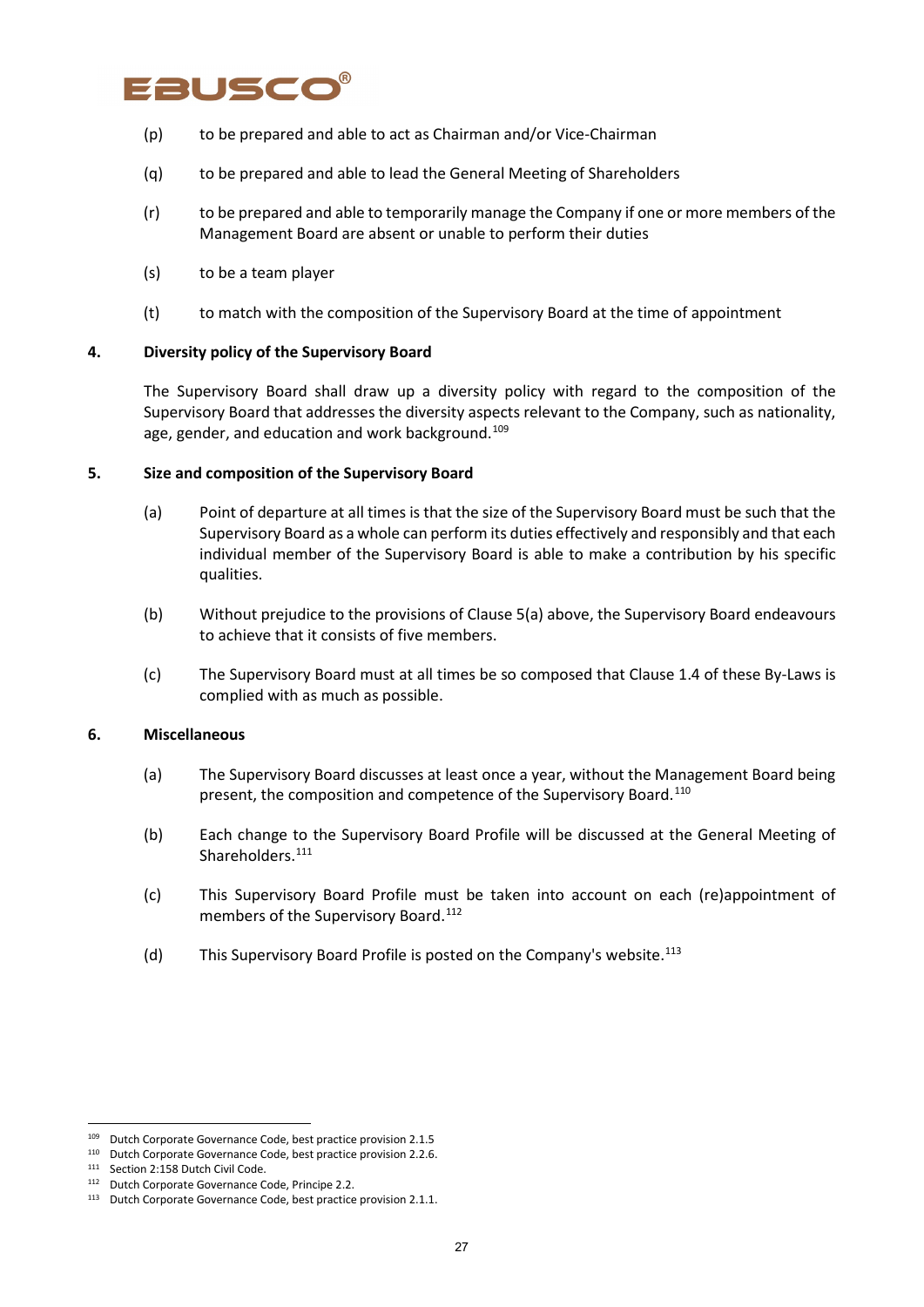

#### **ROTATION PLAN SUPERVISORY BOARD**

| <b>Name</b>       | <b>Position</b>   | <b>First appointed</b> | End of current term |
|-------------------|-------------------|------------------------|---------------------|
| Derk Haank        | Chairman          | 26 October 2021        | AGM 2025            |
| Jeroen Drost      | Vice-<br>Chairman | 26 October 2021        | AGM 2024            |
| Carin Gorter      | Member            | 26 October 2021        | AGM 2024            |
| <b>Ruud Spoor</b> | Member            | 26 October 2021        | AGM 2025            |
| Roelf de Boer     | Member            | 26 October 2021        | AGM 2023            |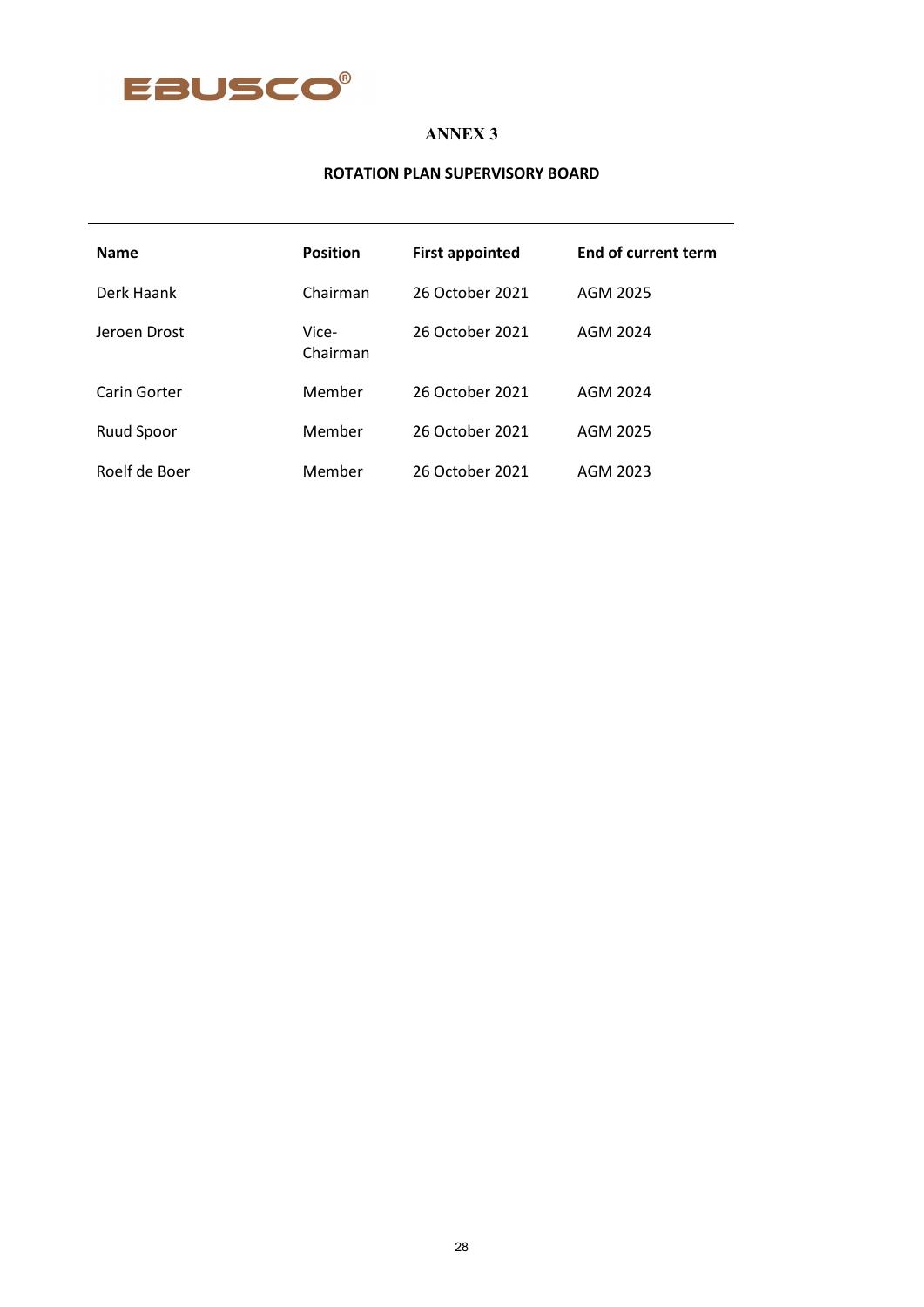

#### **LIST OF APPROVAL SUPERVISORY BOARD**

The approval of the Supervisory Board is required for:

- (a) the allocation of duties of the Management Board to individual members of the Management Board;
- (b) the establishment of an Executive Committee;
- (c) all transactions between the Company and natural or legal persons who hold at least 10% of the shares in the Company that are of material significance to the Company and/or such persons
- (d) all transactions in which there are conflicts of interest with Management Board members that are of material significance to the Company and/or the relevant Management Board members;
- (e) all transactions in which there are conflicts of interest with Supervisory Board members that are of material significance to the Company and/or the relevant Supervisory Board members;
- (f) the appointment and dismissal of the Company Secretary;
- (g) the appointment and dismissal of the senior internal auditor;
- (h) the internal audit plan;
- (i) issue and acquisition of Shares and debentures at the expense of the Company or of debentures at the expense of a limited partnership or general partnership in respect of which the Company is a partner with full liability;
- (j) cooperation in the issuance of depositary receipts for Shares;
- (k) entering into or termination of a long term cooperation of the Company or a subsidiary with another legal entity or company or, as a partner with full liability, in a limited partnership or general partnership if such cooperation or termination is of fundamental importance for the Company;
- (l) participation by the Company or a subsidiary in the capital of another company if the value of such participation is at least one quarter of the amount of the issued capital plus reserves of the Company according to its balance sheet and explanatory notes, as well as significantly increasing or reducing such participation;
- (m) investments requiring an amount equal to at least one quarter of the issued capital plus reserves of the Company according to its balance sheet and explanatory notes;
- (n) proposal to amend these Articles of Association;
- (o) proposal to dissolve the Company;
- (p) petition for bankruptcy or a request for suspension of payments *(surseance van betaling)*;
- (q) termination of the employment of a considerable number of employees of the Company or of a subsidiary simultaneously or within a short period of time;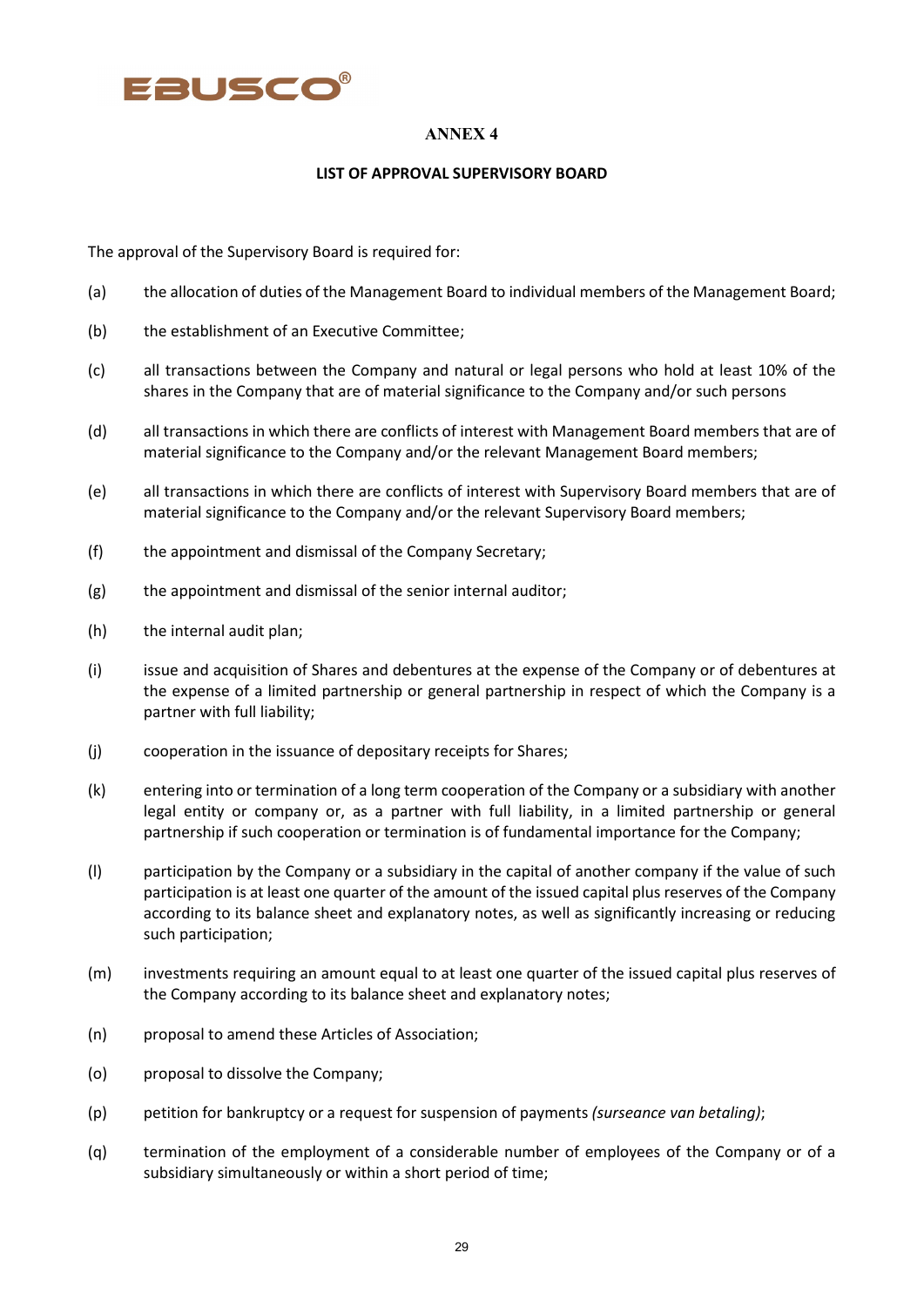# auscc

- (r) radical change in the employment conditions of a considerable number of the employees of the Company or of a subsidiary;
- (s) proposal to reduce the Company's issued capital;
- (t) acquiring, alienating, encumbering, leasing, letting and in any other way obtaining and giving the use or benefit of registered property with a total value exceeding an amount of EUR 5,000,000;
- (u) entering into agreements, whereby the Company is granted credit by a bank with a total value exceeding an amount of EUR 5,000,000;
- (v) lending and borrowing money, with the exception of acquiring money under a credit already granted to the Company by a bank with a total value exceeding an amount of EUR 5,000,000;
- (w) desinvestments with a total value exceeding an amount of EUR 5,000,000;
- (x) entering into agreements by which the Company binds itself as guarantor or as severally-liable co debtor, or otherwise guarantees or agrees to bind itself as security for a debt of a third party with a total value exceeding an amount of EUR 5,000,000;
- (y) making settlements with a total value exceeding an amount of EUR 5,000,000;
- (z) being a party to legal proceedings, including conducting arbitration proceedings, with the exception of taking legal measures that cannot be delayed with a total value exceeding an amount of EUR 5,000,000;
- (aa) establishing pension plans and granting pension rights in excess of those arising from existing arrangements with a total value exceeding an amount of EUR 5,000,000; and
- (bb) all other acts that require the approval by legislation, the Articles of Association, the By-Laws of the Management Board, the By-Laws of the Supervisory Board, the Dutch Corporate Governance Code or any other applicable legislation.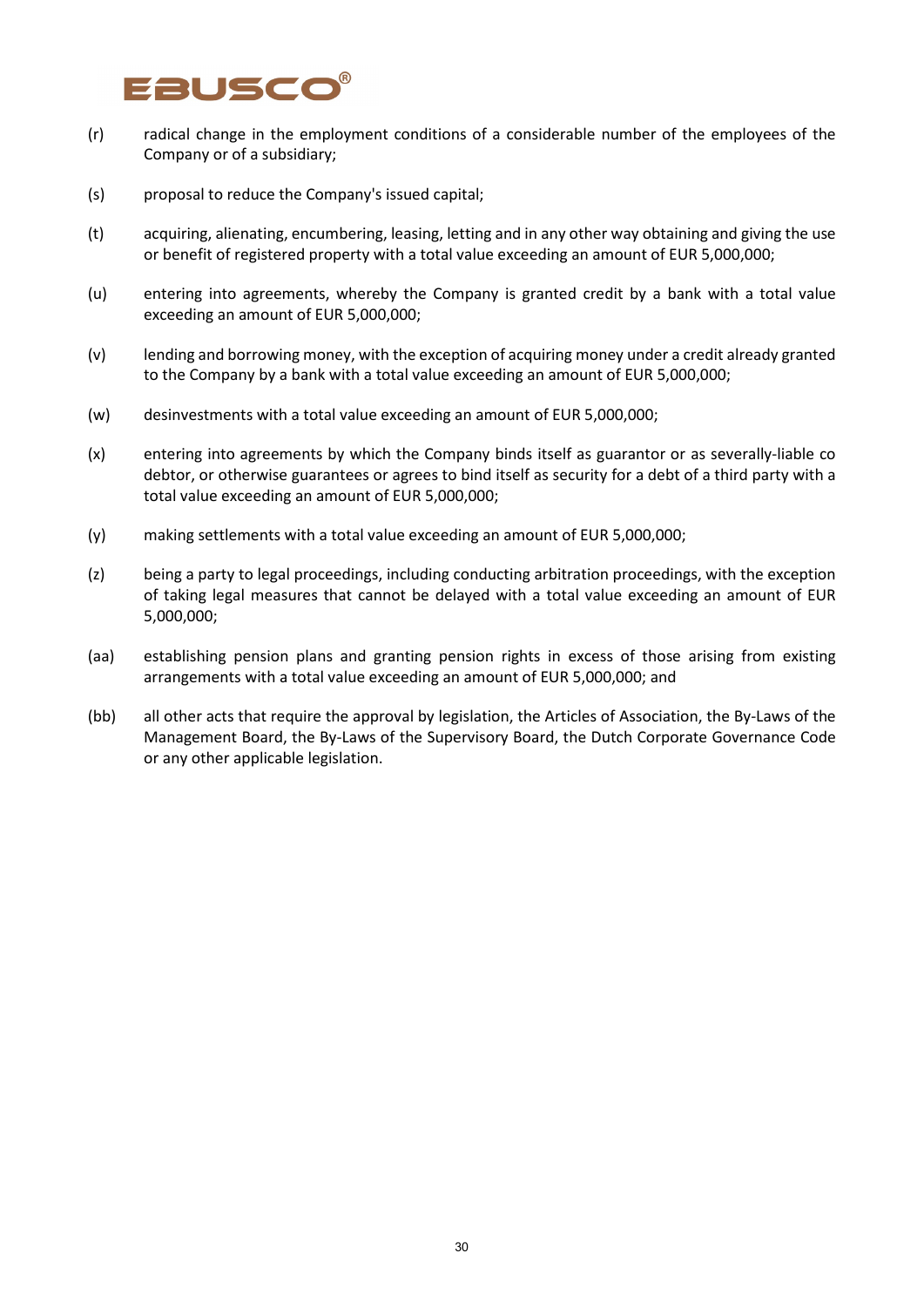

#### **INFORMATION TO BE INCLUDED IN THE REPORT OF THE SUPERVISORY BOARD[114](#page-30-0)**

The Report of the Supervisory Board shall in any case contain the following information:

- (a) an account of the involvement of the Supervisory Board in the establishment of the strategy, and the way in which the Supervisory Board monitors its implementation;<sup>[115](#page-30-1)</sup>
- (b) if there is no internal audit function, the conclusions and any recommendations of the Audit Committee regarding the need for an internal audit function and assessment of alternative measures; [116](#page-30-2)
- (c) the absenteeism rate at Supervisory Board meetings and Committee meetings of each Supervisory Board member; [117](#page-30-3)
- (d) a statement that in the opinion of the Supervisory Board Clause 1.4(e), 1.5 and 3.1 of these By-Laws have been complied with and which member or members of the Supervisory Board, if any, shall not be deemed independent;<sup>[118](#page-30-4)</sup>
- (e) a reference as to how the evaluation of the Supervisory Board, the Committees and the individual members of the Supervisory Board described in Clause 8.3 of these By-Laws has been carried out and what has been of will be done with the conclusions from the evaluations; $^{119}$  $^{119}$  $^{119}$
- (f) a reference as to how the evaluation of the Management Board and the individual members of the Management Board described in Clause 8.4 of these By-Laws has been carried out and what has been or will be done with the conclusions from the evaluations;<sup>[120](#page-30-6)</sup>
- (g) the arguments for reappointment of a member of the Supervisory Board after a period of eight years; [121](#page-30-7)
- (h) a reference to the Supervisory Board resolutions pursuant to Clauses 24.2 and 24.3 of these By-Laws, to the extent of material significance;
- (i) for each Committee: a report on how it has performed its duties in the financial year; details of its existence, its composition, number of meetings and the main issues discussed; $^{122}$  $^{122}$  $^{122}$
- (j) the following information on each Supervisory Board member:<sup>[123](#page-30-9)</sup> (i) gender; (ii) age; (iii) nationality; (iv) chief position; (v) other positions to the extent relevant for the performance of his duties as member of the Supervisory Board; (vi) date of initial appointment and term of appointment of relevant member of Supervisory Board.

<span id="page-30-0"></span><sup>&</sup>lt;sup>114</sup> Dutch Corporate Governance Code, best practice provision 2.3.11.

<span id="page-30-1"></span><sup>115</sup> Dutch Corporate Governance Code, best practice provision 1.1.3.

<span id="page-30-2"></span><sup>116</sup> Dutch Corporate Governance Code, best practice provision 1.3.6.

<span id="page-30-3"></span><sup>117</sup> Dutch Corporate Governance Code, best practice provision 2.4.4.

<span id="page-30-4"></span><sup>118</sup> Dutch Corporate Governance Code, best practice provision 2.1.10.

<span id="page-30-5"></span><sup>119</sup> Dutch Corporate Governance Code, best practice provision 2.2.8(i) en (iii).

<span id="page-30-6"></span><sup>&</sup>lt;sup>120</sup> Dutch Corporate Governance Code, best practice provision 2.2.8(ii) en (iii).

<sup>&</sup>lt;sup>121</sup> Dutch Corporate Governance Code, best practice provision 2.2.2.

<span id="page-30-8"></span><span id="page-30-7"></span><sup>122</sup> Dutch Corporate Governance Code, best practice provision 2.3.5.

<span id="page-30-9"></span><sup>123</sup> Dutch Corporate Governance Code, best practice provision 2.1.2.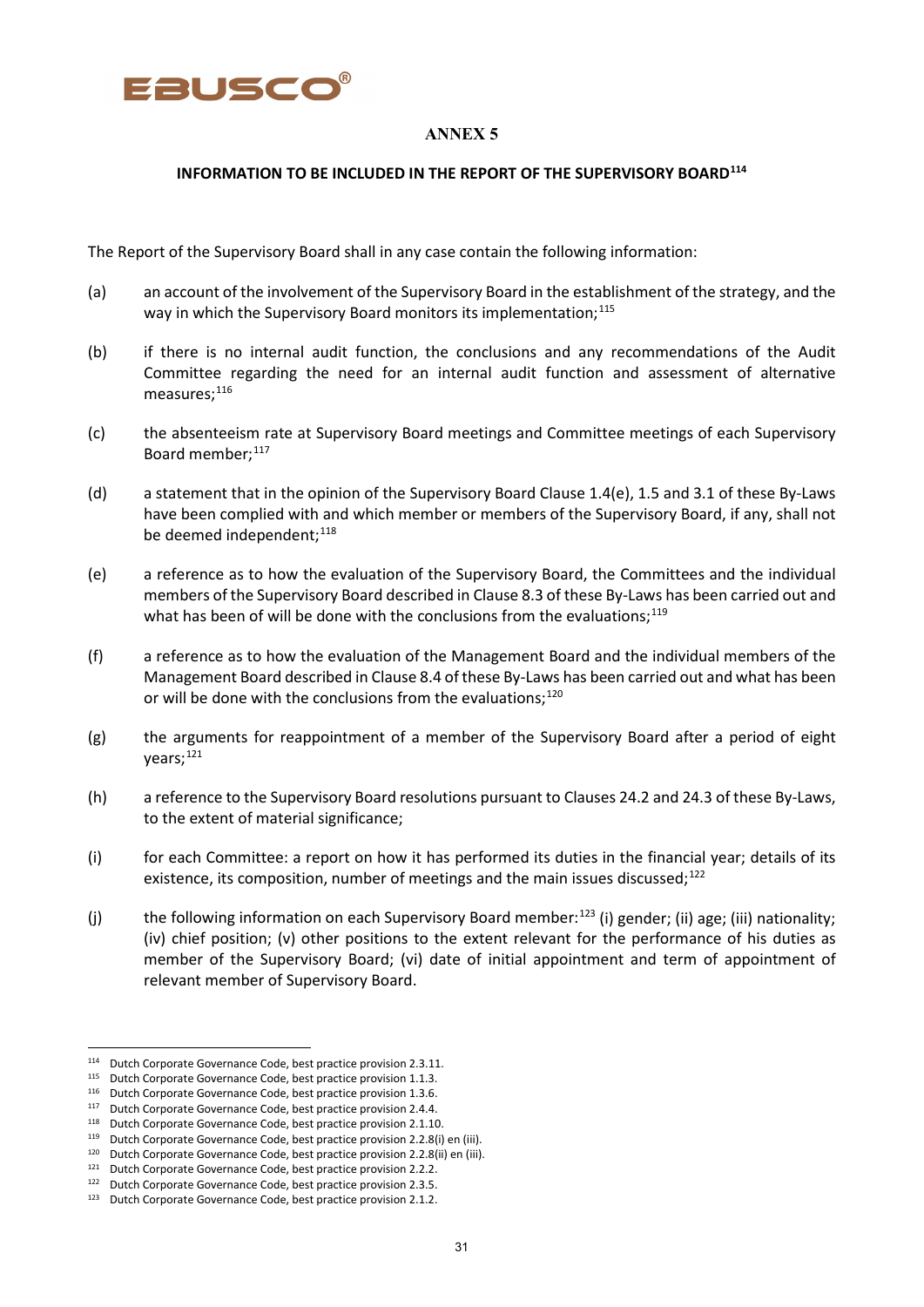

### **EXTERNAL AUDITOR INDEPENDENCE POLICY**

The policy set out below was adopted by the Supervisory Board as of 26 October 2021, on a proposal of the Audit Committee and after consultation with the Management Board.

### **1. Policy**

The Company and its Subsidiaries use the services of the External Auditor to the extent this does not prejudice the independence of the External Auditor.

### **2. Terms of Reference**

The External Auditor must be independent within the meaning of EU Regulation 537/2014 on specific requirements regarding statutory audit of public-interest entities, the Act supervision audit firms (*Wet toezicht accountantsorganisaties* (Wta)) and the Regulation on the independence of auditors with respect to assurance assignment (*Verordening inzake de onafhankelijkheid van accountants bij assurance-opdrachten* (ViO)) of the Royal Dutch Professional Organisation of Auditors (*Koninklijk Nederlandse Beroepsorganisatie van Accountants*).

The Audit Committee sees to it that the external auditor complies with the relevant recommendations, provisions and statutory provisions, and may request more detailed explanations and written confirmations from the external auditor that these provisions are followed.

### **3. Audit Services**

In addition to complying with section 5 paragraph 1 of the EU Regulation, the firm of the External Auditor that conducts the statutory audit of a public-interest entity shall not render any other services to this entity in addition to the audit services. [124](#page-31-0)

The External Auditor or any other member of the network to which the external auditor or its firm belongs, may directly or indirectly only render auditing services to the Company and the business connected with it and the enterprises it controls during:

- (a) the period between the beginning of the period audited and the issuing of the audit report; and
- (b) the financial year immediately preceding the period referred to in point (a) in relation to non-audit services. [125](#page-31-1)

Audit services is the audit of the annual financial reports of the Company, the assessment of interim financial reports that are disclosed, services that are traditionally provided by the external auditor and that are related to filings and obligations under legislation or regulations, and services that only the external auditor as such can reasonably provide.

The External Auditor does not need to go through a tender process for each individual engagement.

<span id="page-31-0"></span><sup>124</sup> Section 24b par 2 Act supervision audit firms (*Wet toezicht accountantsorganisaties* (Wta)). This provision also applies to other parts of a network of which the external auditor's firm is a part of, as set out in more detail in Section 24b par 2 Wta.

<span id="page-31-1"></span><sup>125</sup> Section 5 EU Regulation 537/2014.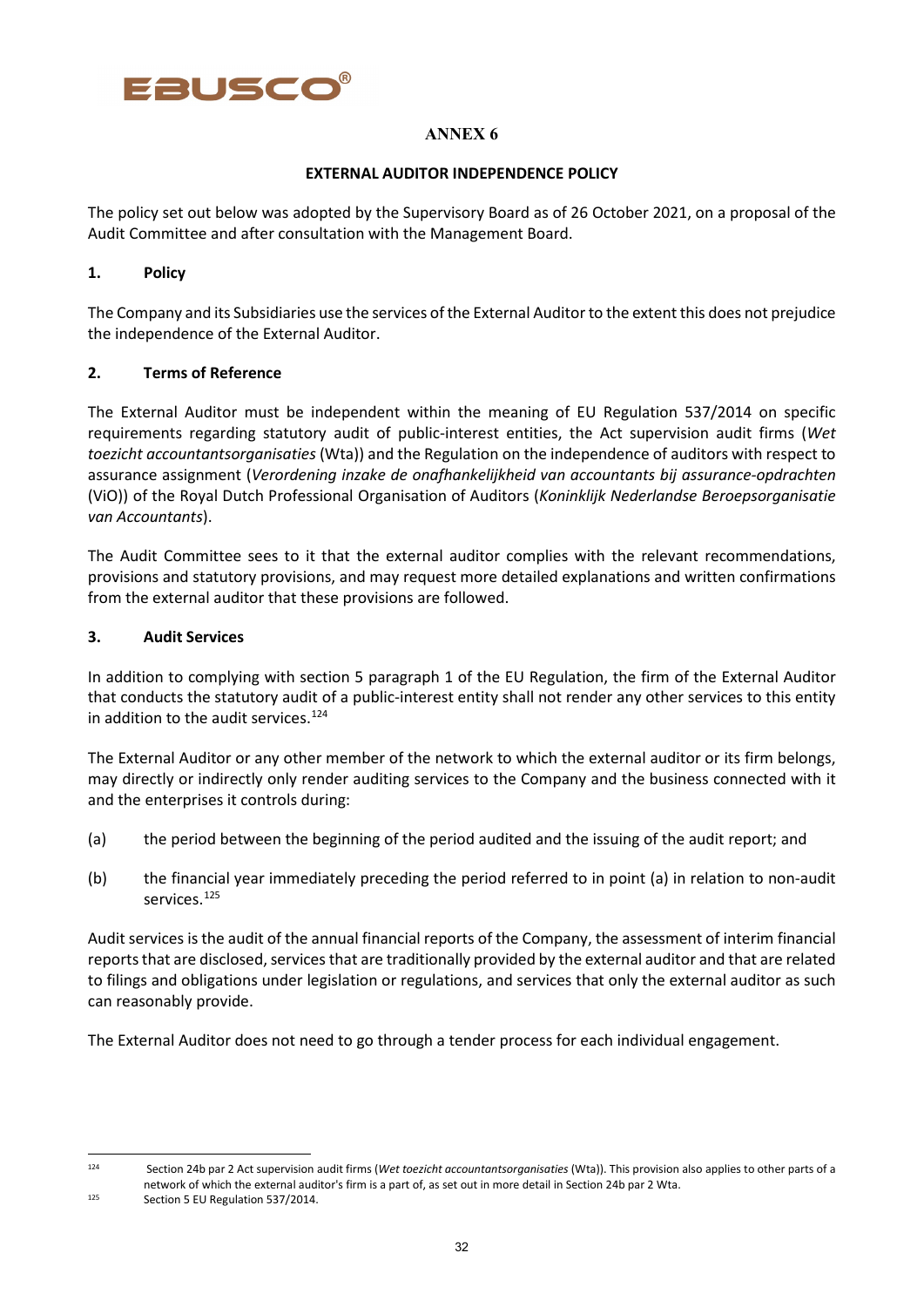# **RUSC**

### **4. Rotation of the External Auditor and Partners responsible for Audit Services**

In order to prevent that the External Auditor and the Company become too close, the number of years a firm of an external auditor may be engaged and a certain person may be part of the audit team of the External Auditor, is capped.

The External Auditor charged with the statutory audit must be replaced after a maximum period of ten years after the start of their involvement. The External Auditor is not allowed to work on a new assignment for the Company until at least four years have expired from the date of its replacement.<sup>[126](#page-32-0)</sup>

Partners in the audit team of the External Auditor who are charged with essential audit tasks must be replaced after a maximum period of five years after the start of their involvement.<sup>[127](#page-32-1)</sup>

The Audit Committee shall also supervise the risks of dependency of other members of the audit team of the External Auditor who are involved with the audit for a significant period. The Audit Committee shall consult the responsible partner of the External Auditor regularly on safeguards set up by the External Auditor to assess the risk of dependency and to reduce it to an acceptable minimum level.

### **5. Appointment of the External Auditor**

The External Auditor shall be appointed in accordance with Clause 11 of these By-Laws. If the decision is taken to call in the services of another External Auditor, the tender process approved by the Audit Committee shall be followed.

### **6. Staff transfer restrictions**

The Company and the External Auditor shall agree on a policy regarding the restriction of staff transfers from the Company and its group to the organisation of the External Auditor and vice versa, taking into account all relevant legislation and regulations.<sup>[128](#page-32-2)</sup> This policy is subject to the approval of the Supervisory Board.

<span id="page-32-0"></span><sup>126</sup> Section 17 EU Regulation 537/2014.

<span id="page-32-2"></span><span id="page-32-1"></span> $127$  Section 24 Wta.<br> $128$  Like art 42 of

Like art. 42 of the Regulation on the independence of auditors with respect to assurance assignment (*Verordening inzake de onafhankelijkheid van accountants bij assurance-opdrachten* (ViO)) of the Royal Dutch Professional Organisation of Auditors (*Koninklijk Nederlandse Beroepsorganisatie van Accountants*)